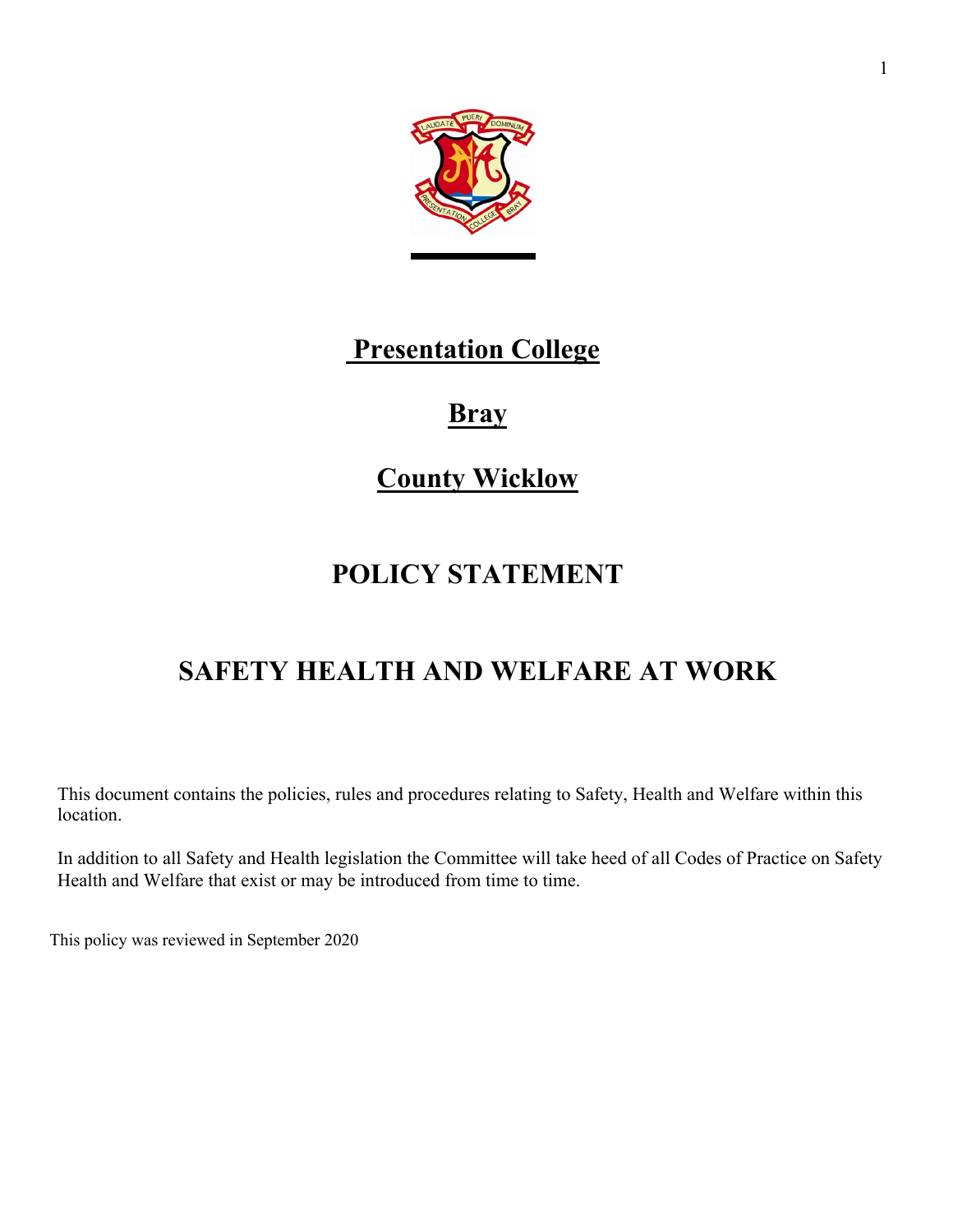# **STATEMENT OF POLICY**

The Safety, Health and Welfare at Work Act 1989 imposes a statutory duty on employers to ensure the health and safety of their employees whilst at work. This duty and duties outlined in preceding and subsequent legislation are understood as part of this duty. This duty extends to others who may be affected by that work. Employees also have a statutory duty to take care of themselves and others who may be affected by their acts or omissions.

In addition to the legislative duties in safety, health and welfare, the normal duty of care is always a natural overriding duty.

To execute these duties, all responsibilities for health and safety matters are effectively assigned and fulfilled at all levels of the management and employees.

In its administration, the management will ensure adequate resources, both financial and otherwise are made available to provide for safety, health and welfare.

Through this statement, the undersigned will, themselves and with associates and others as outlined, ensure that:

- (a) Continuing risk assessments are carried out and reviewed.
- (b) Systems of work are provided and maintained that are without risks to health.
- (c) Arrangements for use, handling, storage and transport of articles and substances for use at work are safe and without risks to health.
- (d) Employees are provided with appropriate information, instruction, training and supervision as necessary to ensure their safety and safety of others who may be affected by their actions.
- (e) In circumstances where it is not practicable to control or eliminate hazards, such protective clothing and equipment that is appropriate will be provided.
- (f) The provision of maintenance of all plant, machinery and equipment is safe and without risk to health.
- (g) The working environment of all employees is safe and without risk to health.
- (h) The place of work is safe and without risk to health and that there is safe access to and egress from the work place.
- (i) Monitoring activities are undertaken to maintain standards.

#### **IMPLEMENTATION**

This policy statement will be implemented by **Martin Locke, Principal** with the assistance of the pertinent staff as detailed in the statement.

Matte Codes

Signed: \_\_\_\_\_\_\_\_\_\_\_\_\_\_\_\_\_\_\_\_\_\_\_\_\_\_\_\_\_ Date: 24th September 2020

Date: 24<sup>th</sup> September 2020

Martin Locke Principal

I, the undersigned, endorse and take responsibility on behalf of Presentation College Board of Management, for the implementation of this policy statement

in Jell

Signed: \_\_\_\_\_\_\_\_\_\_\_\_\_\_\_\_\_\_

Tony Bellew, Chairperson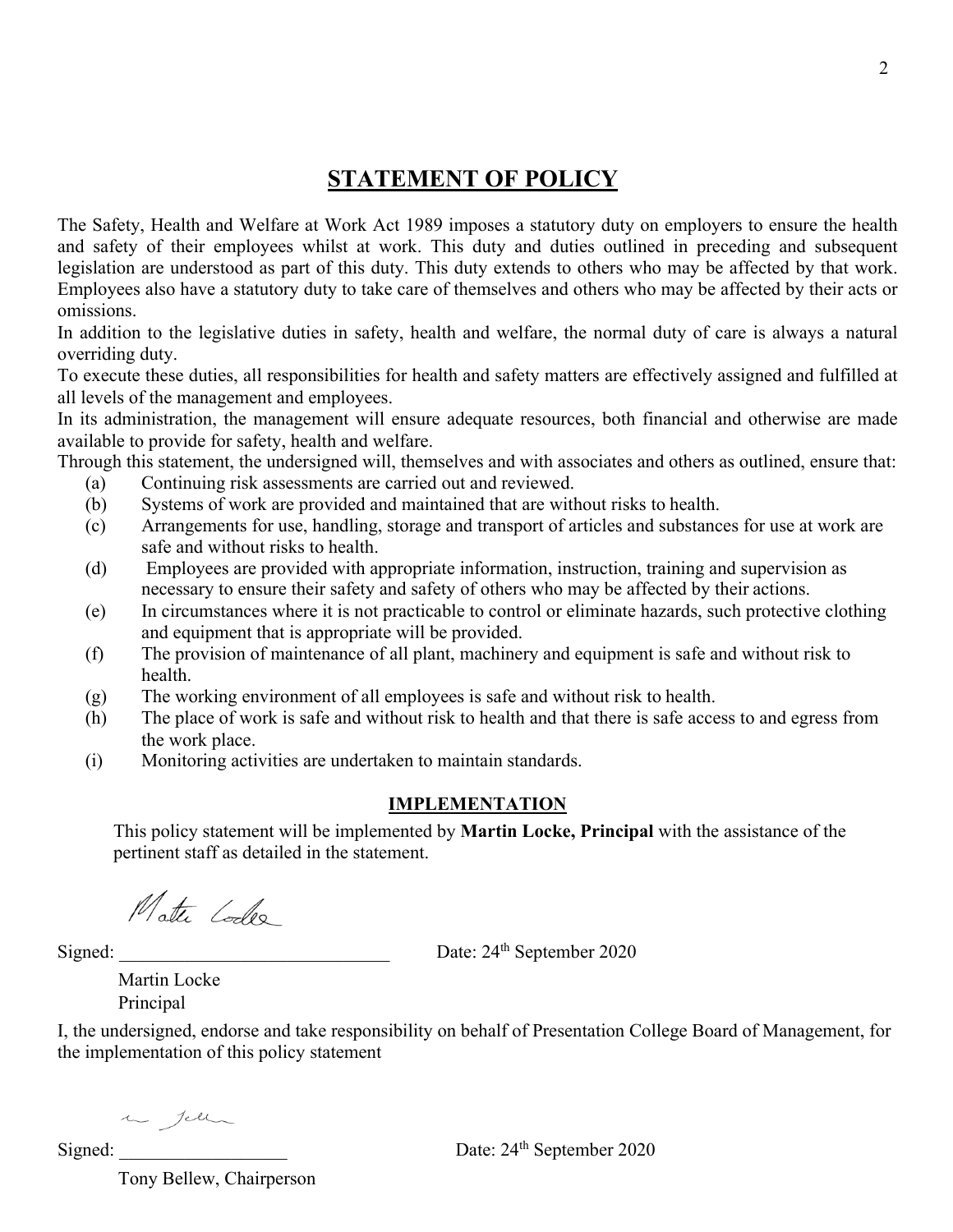## **LIST OF CONTENTS**

| <b>PAGE</b>    | <b>DETAILS</b>                                                                      |
|----------------|-------------------------------------------------------------------------------------|
| 1              | Title Page                                                                          |
| 2              | <b>Statement of Policy</b>                                                          |
| 3              | Contents                                                                            |
| $\overline{4}$ | Control System                                                                      |
| 5              | <b>Safety Staff Structures</b>                                                      |
| 6              | Responsibilities of Employees<br>Responsibilities towards Third Parties             |
| 7              | <b>Consultation Process</b>                                                         |
| 8              | Training and Information<br><b>Induction Training</b>                               |
| 9              | Health and Safety Rule                                                              |
| 10             | Hazard Reporting and Recording<br><b>Action by Enforcing Authority</b>              |
| 11             | <b>Accident Reporting</b>                                                           |
| 12             | <b>General Risk Assessments</b>                                                     |
| 13             | Covid 19 – Risk Assessment                                                          |
| $14 - 15$      | Main Hazards associated with Centre<br>Hazards Associated with Specific Disciplines |
| 16             | General Inspection Guide Checklist                                                  |
| $17 - 19$      | Responsibilities of staff                                                           |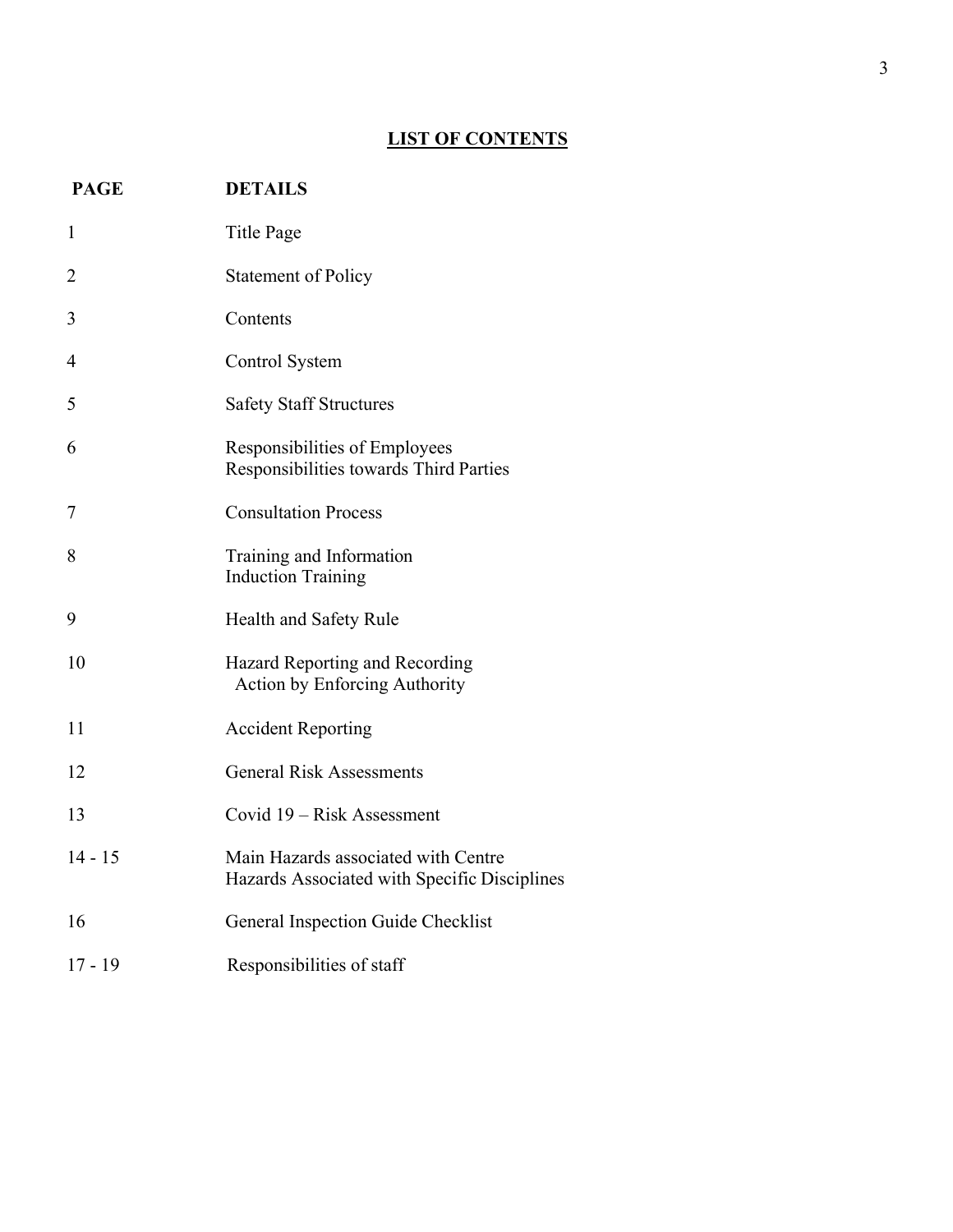#### **CONTROL SYSTEM**

**Object:** To satisfy our legal responsibilities and to exercise a greater control of health and safety within our organization, to protect people and control the center.



Having agreed the policy, this enables us to use the framework to control health and safety issues, to provide the structure and information to provide safe systems at work and to measure, monitor, review and amend performance.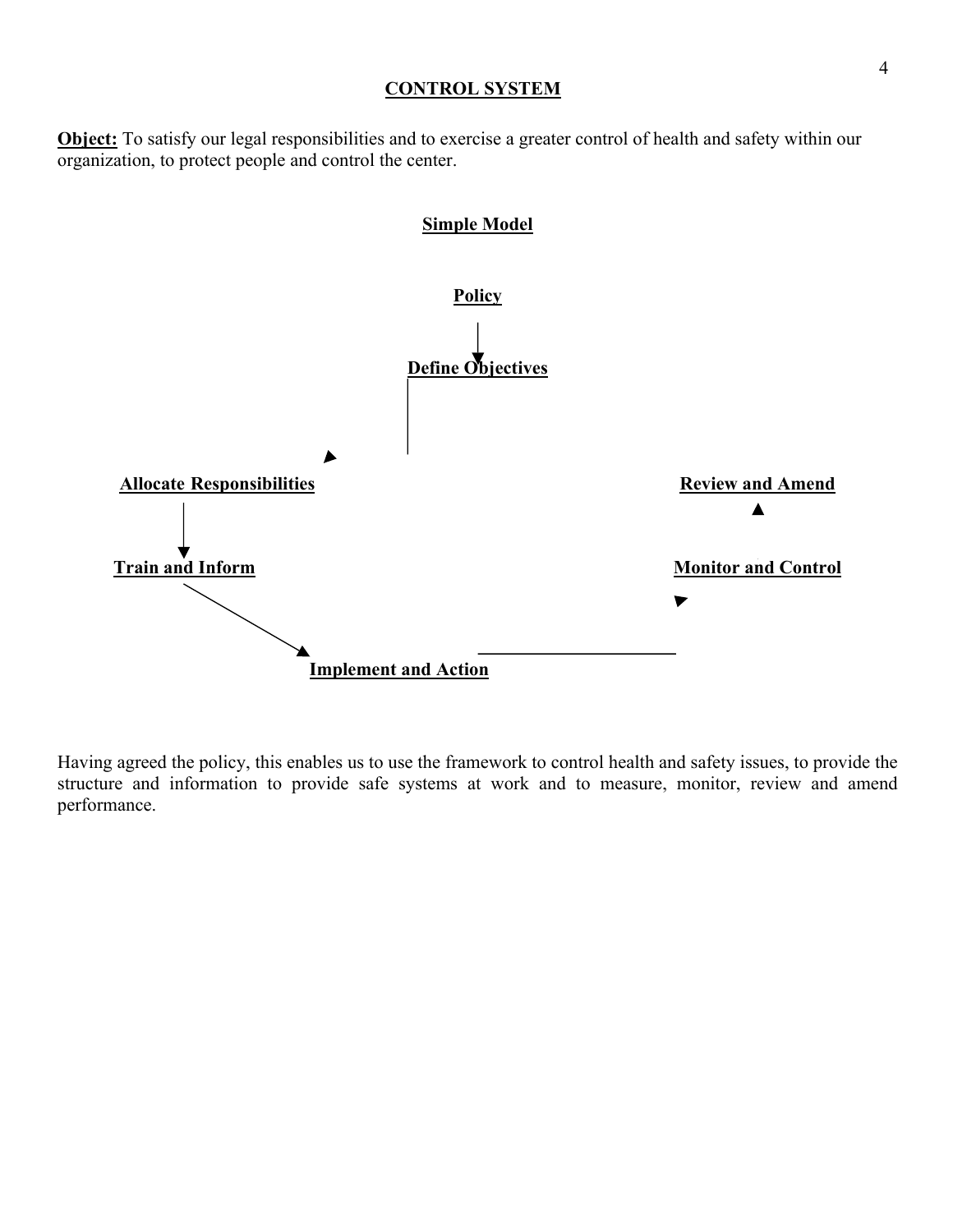## **SAFETY STAFF STRUCTURES**

**Martin Locke, Principal Ger Fleming Deputy Principal**

**P.W.T. Staff**

**T.W.T. Staff**

**R.P.T. Staff**

**P.T. Equivalents** 

**Secretarial Staff**

**Caretakers** 

**Attendants**

**Special Needs Assistants**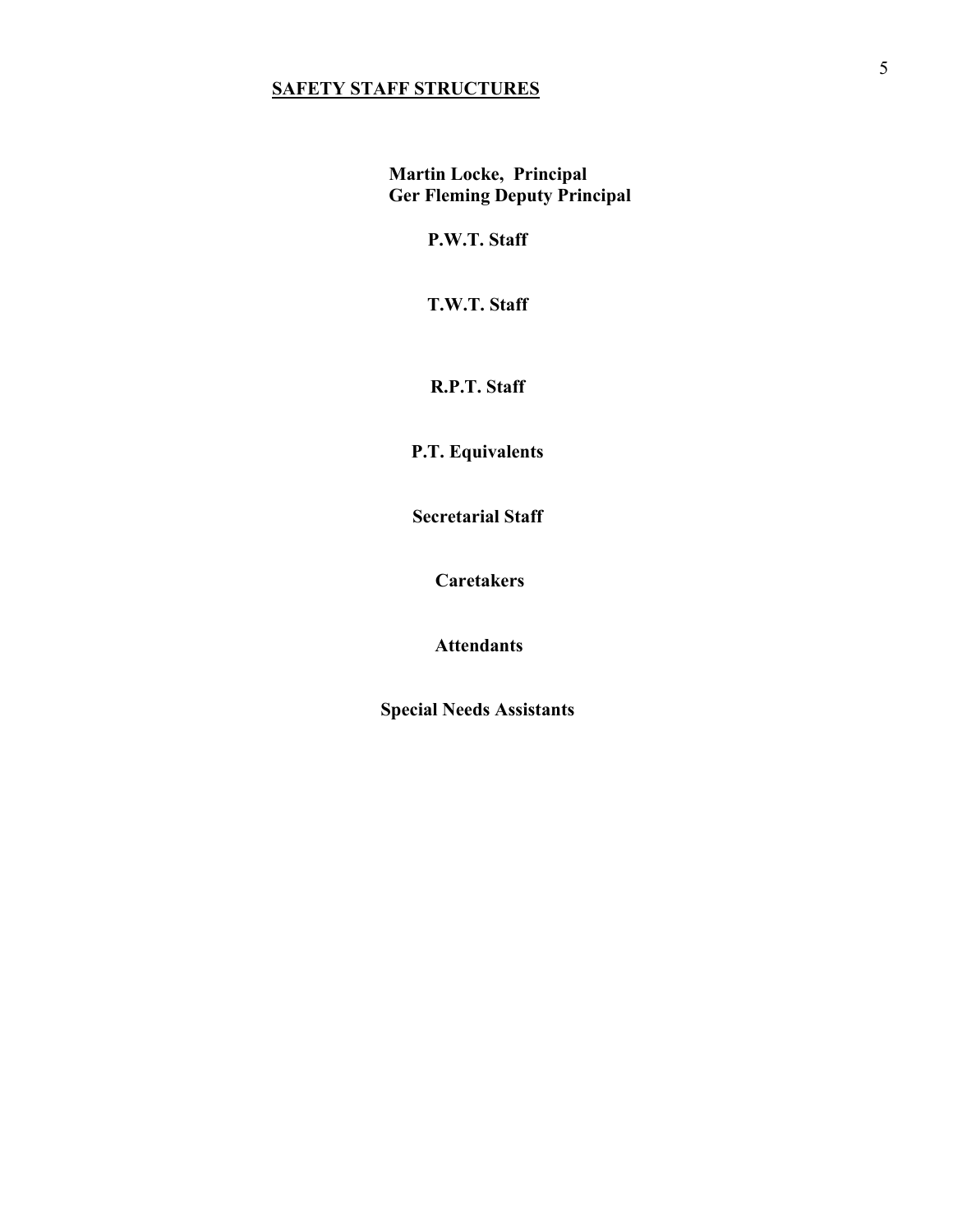## **RESPONSIBILITIES OF EMPLOYEES**

All employees are reminded that the Safety, Health and Welfare at Work Act 1989 imposes a duty upon them while at work to:

- 1. Take responsibility for the safety, health and welfare of him/herself and of all other parties who may be affected by their acts or omissions at work.
- 2. To co-operate with management and any other person to such an extent as will enable management to comply with all relevant statutory provisions.
- 3. To use in such a manner so as to provide the protection intended, any suitable appliance, protective clothing, convenience, equipment or other means or object provided (whether for their own use or for the use by them in common with others) for securing their safety, health and welfare while at work.
- 4. To report to management or immediate superior, without unreasonable delay any defects in plant, equipment, and place of work or system of work, which might endanger safety, health or welfare, of which they become aware.

Remember it is an offence under the Legislation to fail to discharge the above duties or intentionally or recklessly to interfere with or misuse anything provided in the interests of safety, health and welfare under the current statutory provisions.

Staff will encourage Students to report to them any items or situation, which in the pupils opinion are hazards or potential hazards.

# **RESPONSIBILITIES TOWARDS THIRD PARTIES**

The Management's representatives charged with the responsibility for the application of the legislation in accordance with this policy statement must ensure that:

- (1) All third party visitors including contractors, visitors and other members of the general public are made aware of all known hazards of the Management's concerns and also means of escape by means of notices.
- (2) Where contractors and sub-contractors are on the premises, the management must advise employees, customers, visitors and other third parties likely to be affected, of the potential hazards arising from the work being undertaken.
- (3) There is no interference with contractors' staff in the performance of their duties, but where it appears that unsafe practices are being followed, they should contact the main contractor and the party engaging the main contractor where appropriate.
- (4) That the contractor or sub-contractors equipment is in good repair and in a safe condition.
- (5) All the contractors and sub-contractors have a Safety Policy Statement.
- NOTE: The Management, in determining the regulations and activities governing the use for community purposes of the school buildings or grounds at times which do not affect school work, shall include the appropriate legislative requirements in Safety and Health matters.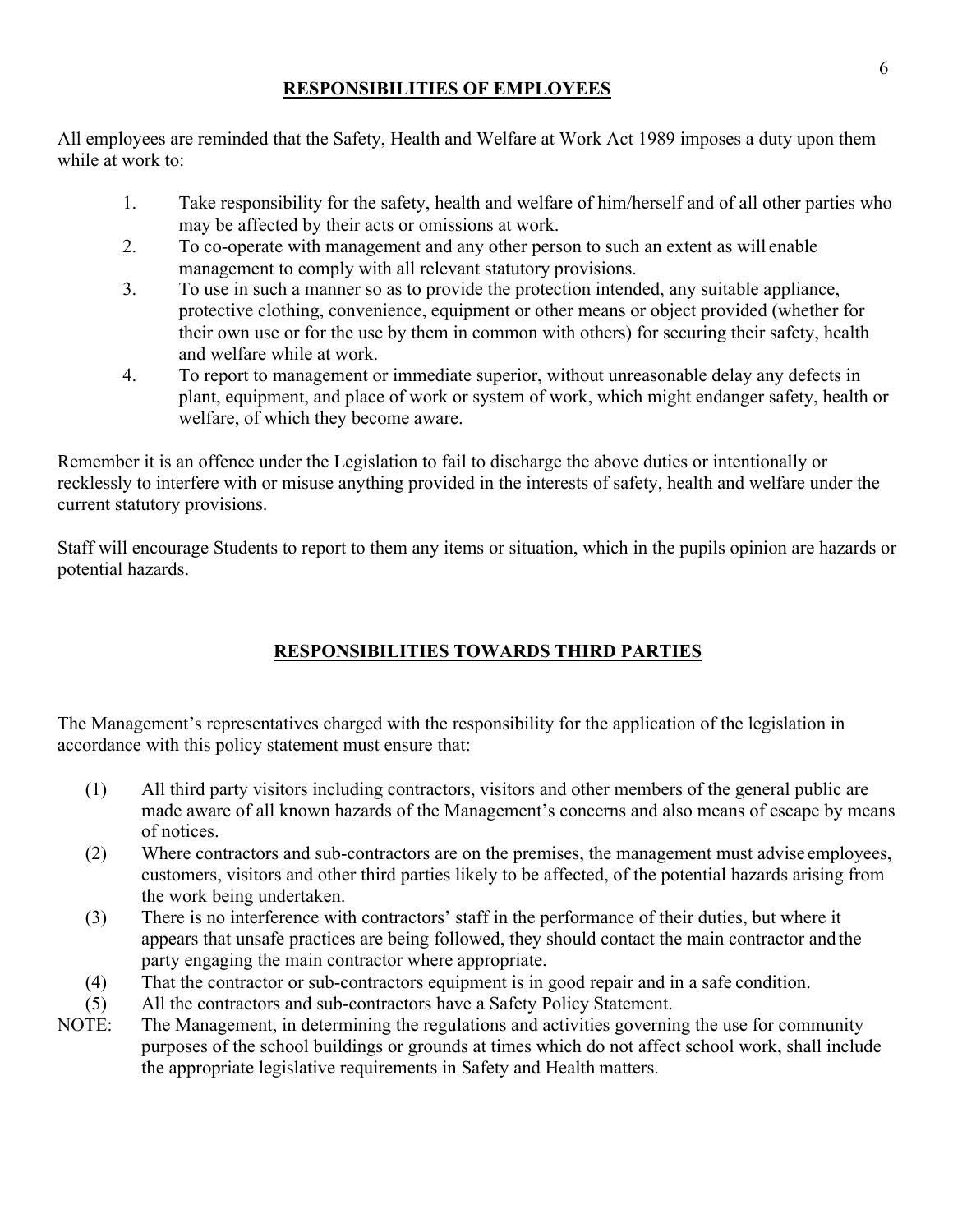## **CONSULTATION PROCESS**

Management at all times wish to encourage co-operation in safety, health and welfare matters with all parties who may be affected by their work practices.

- (1) The law requires that staff must report defects of which they become aware without delay so that remedial action can be taken.
- (2) The person to whom these defects are reported will record the information and if within their power rectify the defects. Should this not be practicable it should be reported to the next line of authority who will arrange to have the defect rectified.
- (3) Suggestions for improvements in safety and health matters should be conveyed to the management.

In the event of the staff appointing a Safety Representative, the normal rights afforded under the legislation are honoured by the Management.

These rights are as follows:

- (a) To make representations on safety, health and welfare at the place of work.
- (b) To investigate accidents and dangerous occurrences provided s/he does not interfere or obstruct statutory performances.
- (c) To make oral or written representations to inspectors and to receive advice and information from an inspector of the National Authority.
- (d) To carry out inspections with prior agreement and notice to the School Principal or Deputy Principal.
- (e) To investigate potential hazards (again with prior notice and approval) and complaints made by staff that s/he represents.
- (f) To accompany an inspector from the National Authority on an inspection tour other than one which is a result of an accident.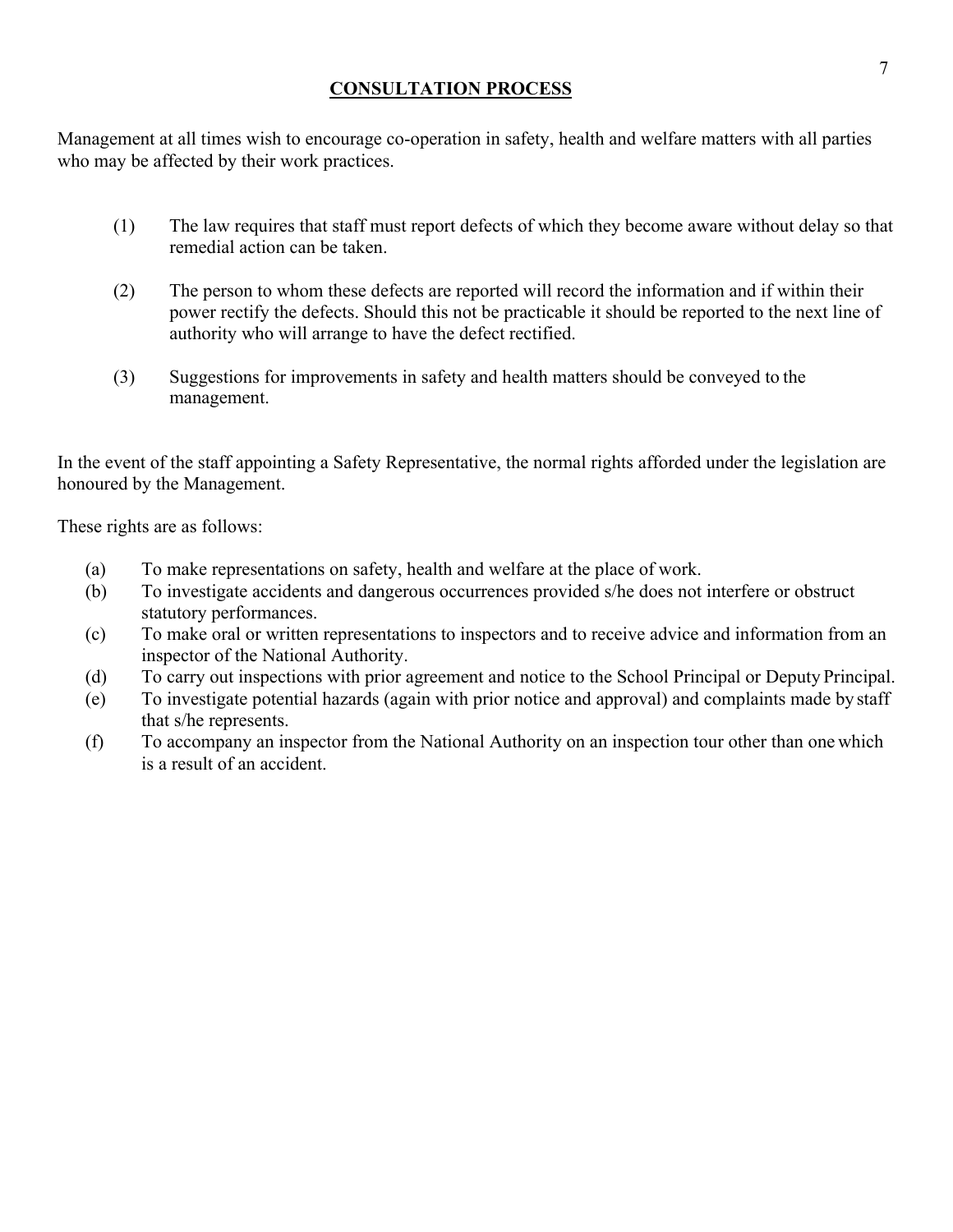## **TRAINING AND INFORMATION**

## **POLICY:**

It is our policy to ensure that all our employees are adequately trained in our policies and procedures. Training includes the identification of the risks associated with hazardous situations or substances they may come in contact with.

Training is given in the risks associated with fire fighting, the use of fire fighting equipment and areas of evacuation of the premises.

Certain employees are trained for action in an accident situation and in first aid treatment.

#### **INFORMATION:**

It is also our policy to ensure that all relevant information is made available on aspects of health and safety to employees, visitors and contractors. This will include:

- (a) Contents of the Safety, Health and Welfare Policy
- (b) Safe Working Procedures
- (c) Safe Working Guidance Notes
- (d) Information on Training

#### **RESPONSIBILITY OF EMPLOYEES:**

All employees have a legal responsibility to co-operate with the company's training and information requirements. They must attend any training session requested and put into practice any new instruction or guidelines provided.

Employees must also follow any revised working procedure drawn up in the interest of safety, once they have received the appropriate information, instruction and training.

#### **INDUCTION TRAINING**

A short period of induction will take place for new employees joining staff. This programme will include: -

- 1. A tour of the premises for familiarization purposes.
- 2. Fire emergency procedures, location of exits, assembly points and training on fire fighting apparatus.
- 3. A discussion of the hazards in the work place and the preventive measures in force.
- 4. An explanation of the consultative processes in force.
- 5. A detail of the new employees safety responsibilities.
- 6. Details of any further training required.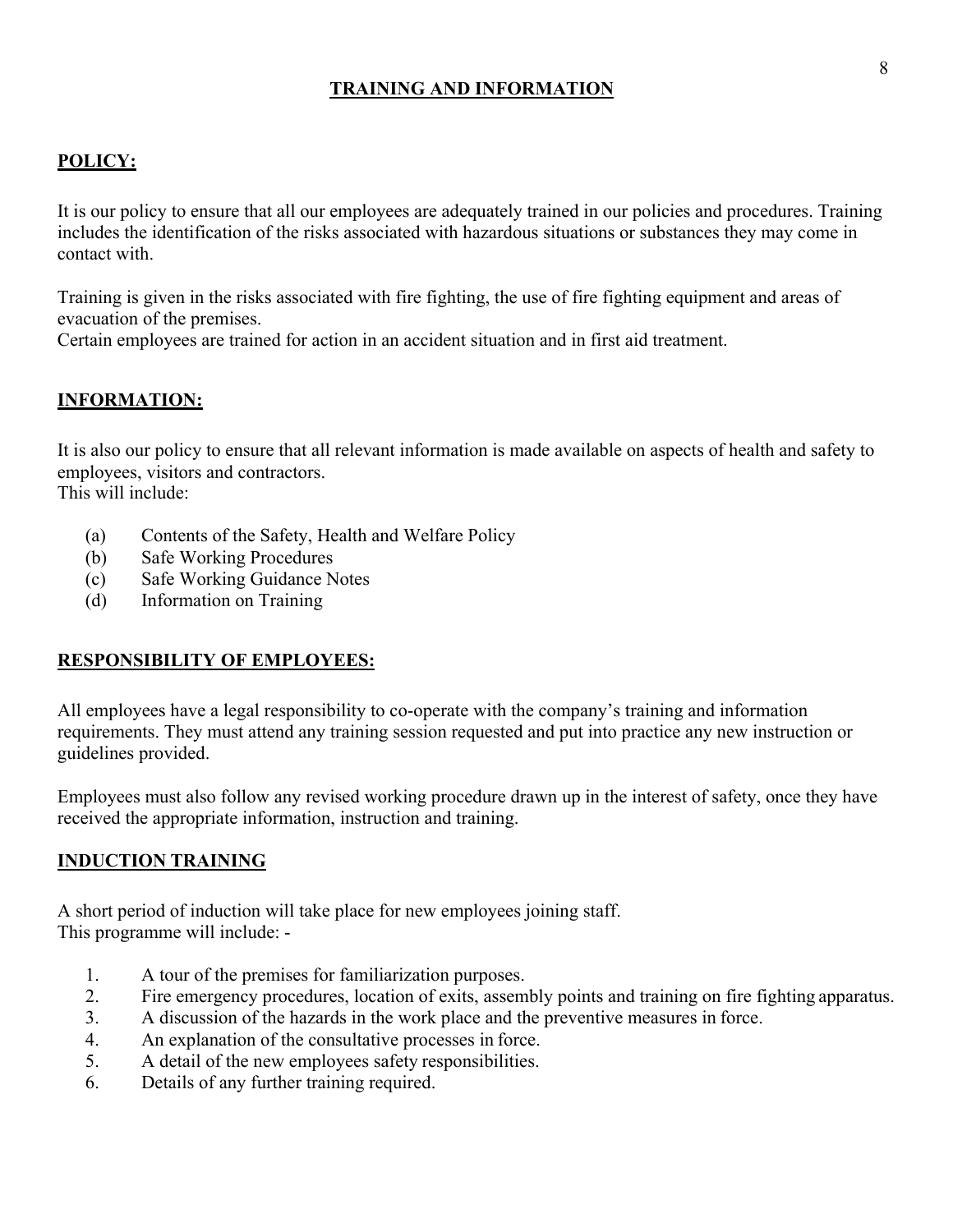## **HEALTH AND SAFETY RULES**

Because of the constantly changing environment in the workplace it is not possible to write rules for all aspects of safety, health and welfare at work, but by reading and understanding those listed here you will be helping to comply with your legal duty and contributing to the safe running of our operation.

If you do not understand what is expected of you or if you are not sure of our safety rules, consult the management.

## **A) WORKPLACE**

- a) Ensure that a clear means of access to and egress from the place of work remains free from obstruction at all times and from slipping and tripping hazards.
- b) Do not leave cables or hoses trailing across the floor unless absolutely necessary and then only if the appropriate warning is used.
- c) It is important that your work area is kept clear and tidy and that you pay attention to the general housekeeping of the workplace by regularly removing rubbish and waste materials
- d) All spillage must be cleaned up as soon as possible.

## **B) MACHINERY AND EQUIPMENT**

- a) Do not operate any machinery or use equipment unless you have been authorized to do so.
- b) You must not clean any moving machinery or carry out repairs or maintenance work unless a risk assessment has been carried out and a safe system of work is in operation.
- c) Do not use machinery without effective guards and safety devices in place and ensure that proper use is made of them.
- d) Report any fault or defect in machinery, equipment guards or safety devicesimmediately.
- e) Never interfere or willfully damage any guard or safety device.

## **C) PROTECTIVE CLOTHING AND EQUIPMENT**

- a) You must use all protective clothing and equipment provided for your personal protection properly. Any unsuitable, defective or lost items must be reported as soon as possible.
- b) It is strongly recommended that all students adopt the wearing of reflective pieces/strips on their clothing and school bags and bicycles particularly in the winter months for their own safety while travelling to and from school. These measures are supported by and are considered to be best practice by the RSA.

## **D) NOTICES**

a) You must read and comply with all notices, instructions, hazard and warning signs provided for your information.

## **E) FIRE**

- a) Make sure you are familiar with the fire procedures for your workplace.
- b) For your own safety do not tamper with fire fighting equipment. Any damage to such equipment should be reported immediately.
- c) Be aware of the procedure if you discover an unplanned fire or a fire out of control. Raise the alarm immediately.
- d) Be aware of the position of the nearest fire-fighting appliance and how to use it, provided you do not put yourself in danger.

## **F) HAZARDOUS SUBSTANCES**

- a) Make sure you have sufficient information on any hazardous substances before you use it  $-i$  f not ask.
- b) Always read the instructions. Only use substances in accordance with the instructions.
- c) With substances in containers, only use substances in the original containers and do not transfer substances from one to another if it does not have the correct labelling on it.
- d) Make sure you return the substances to its designated safe storage area when finished.
- e) Only dispose of waste substances as instructed.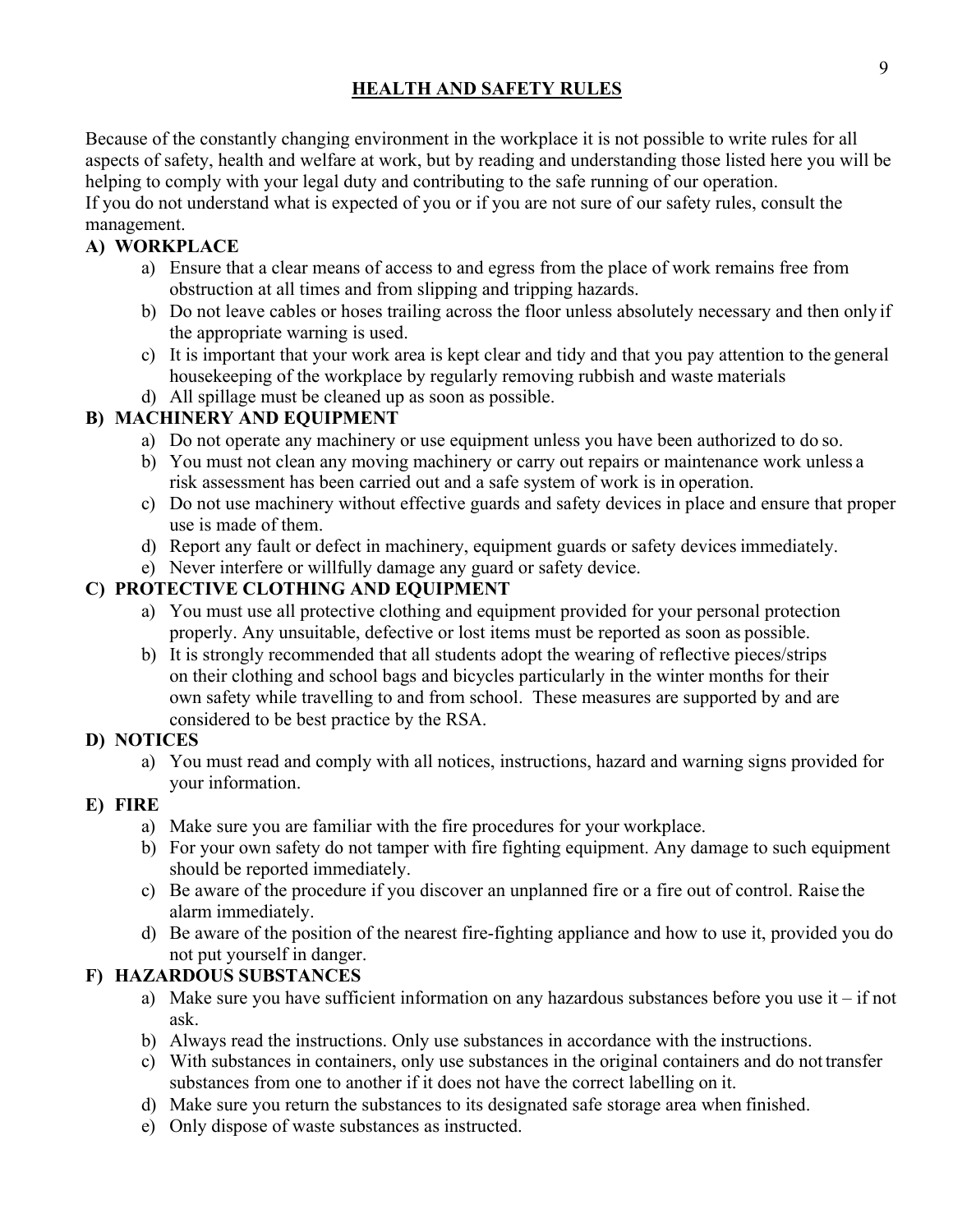#### **EMPLOYER HAZARD REPORTING AND RECORDING**

### **A) REPORTING**

The following circumstances must be reported verbally immediately

- a) On discovery of a fire.
- b) If you have an accident, injury or illness which affects your ability to carry out your work.
- c) If you see an accident or injury sustained by a non-employee.
- d) If you see any potential accident, incident or dangerous occurrence
- e) If any guards or safety devices are ineffective, defective or have been removed.
- f) If your protective clothing or equipment is inadequate, ineffective, damaged or missing.
- g) If a fault occurs to any machinery, plant or equipment which will affect its safe operation.
- h) If you have not been provided with suitable information with regard to the safe operation of machinery, plant or equipment.
- i) If you are not provided with suitable hazard information for a substance.
- j) If you are not aware of the correct way of using and handling a substance.
- k) If there is a spillage of a hazardous substance.

#### **B) RECORDING**

**As stated above all hazards will be reported verbally to the management without delay and the action and the priority it will receive will be decided. Management will investigate the reported hazard and enter in the hazard book the remedial action taken or explain why no action has been taken.**

#### **ACTION BY ENFORCING AUTHORITY**

Should a serious incident occur at work, an inspector from the Enforcing Authority will carry out his/her own investigation.

It should also be noted that enforcement officers may visit our premises for routine inspections and will not necessarily visit just because of an accident or complaint.

Following an investigation, they can take action against our organization or an individual, either management or employee. This can lead to prosecution in the courts, which level of court depends on the seriousness of the offence.

The courts have the power to impose fines or custodial sentences in cases referred to higher courts.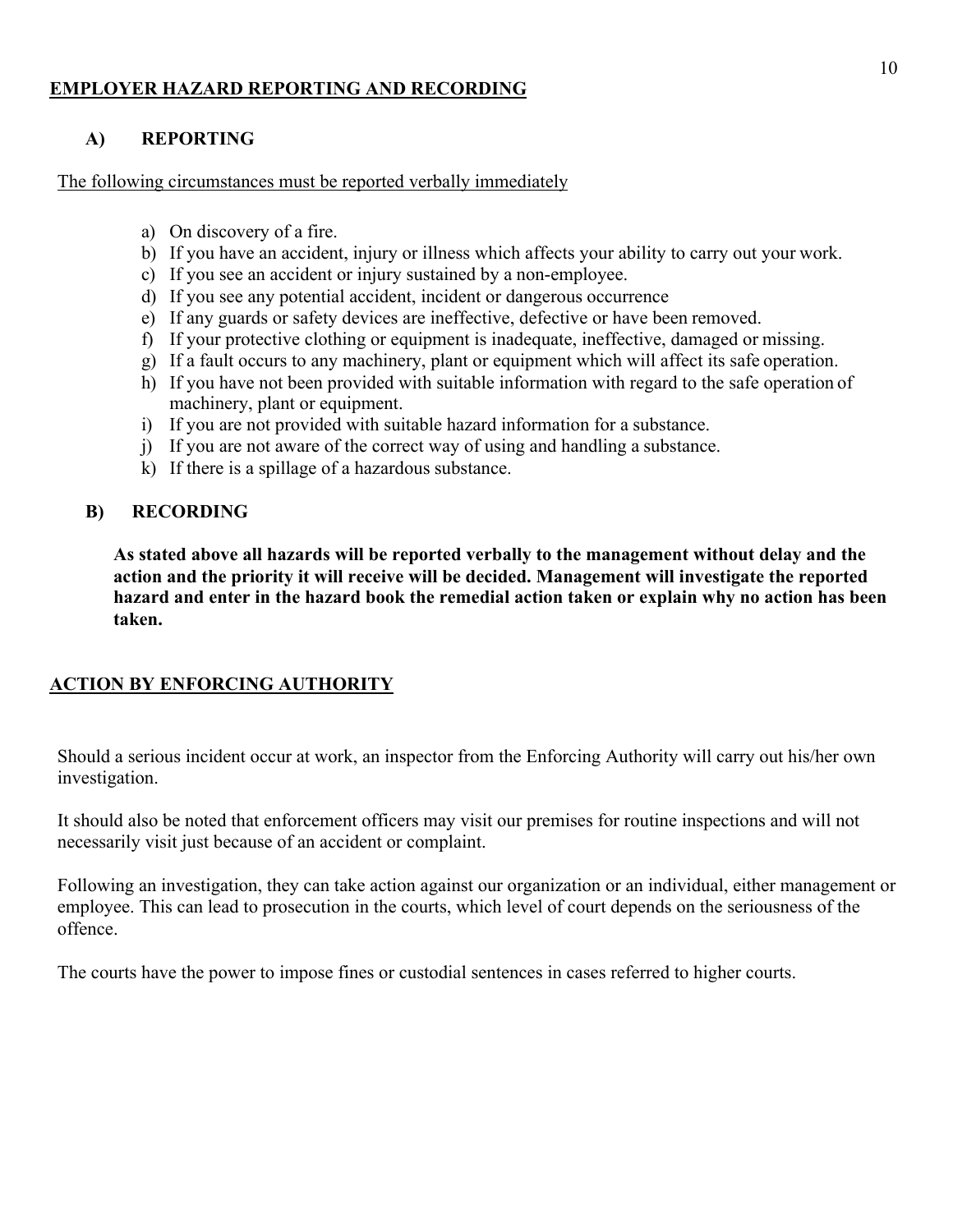#### **ACCIDENT REPORTING**

- (1) All accidents will be reported regardless of their severity. The term accident in this context refers to all accidents including "near misses" and property damage.
- (2) All accidents will be reported to the person in charge.
- (3) The injured person will complete an accident report form. If this is not feasible the person in charge must complete it.
- (4) In the event of a serious injury the site must be left undisturbed, after treatment to the injured party, until such time as clearance has been given.

Details of all accidents will be recorded and copies retained.

Whenever any of the items listed below occur, the event will be reported in writing to the Health and Safety Authority and a record of the report will be retained.

- (a) The death of a person, irrespective of whether or not they are at work, as a result of an accident arising out of or in connection with work.
- (b) The death of an employee which occurs sometime after a reportable injury which leads to that employees death, but not more than one year afterwards.
- (c) A person at work (including a self employed person) being disabled from performing his normal work for more than 3 days.
- (d) A person who is not at work but who as a result of a work activity sustains injury requiring medical treatment.
- (e) One of a list of specific dangerous occurrences arising out of or in connection with work.

In the event of the death of any employee or the death of a person who is not at work as a result of a work activity or of a dangerous occurrence, the responsible person must notify the Health and Safety Authority about it by the quickest practicable means e.g. by telephone or fax.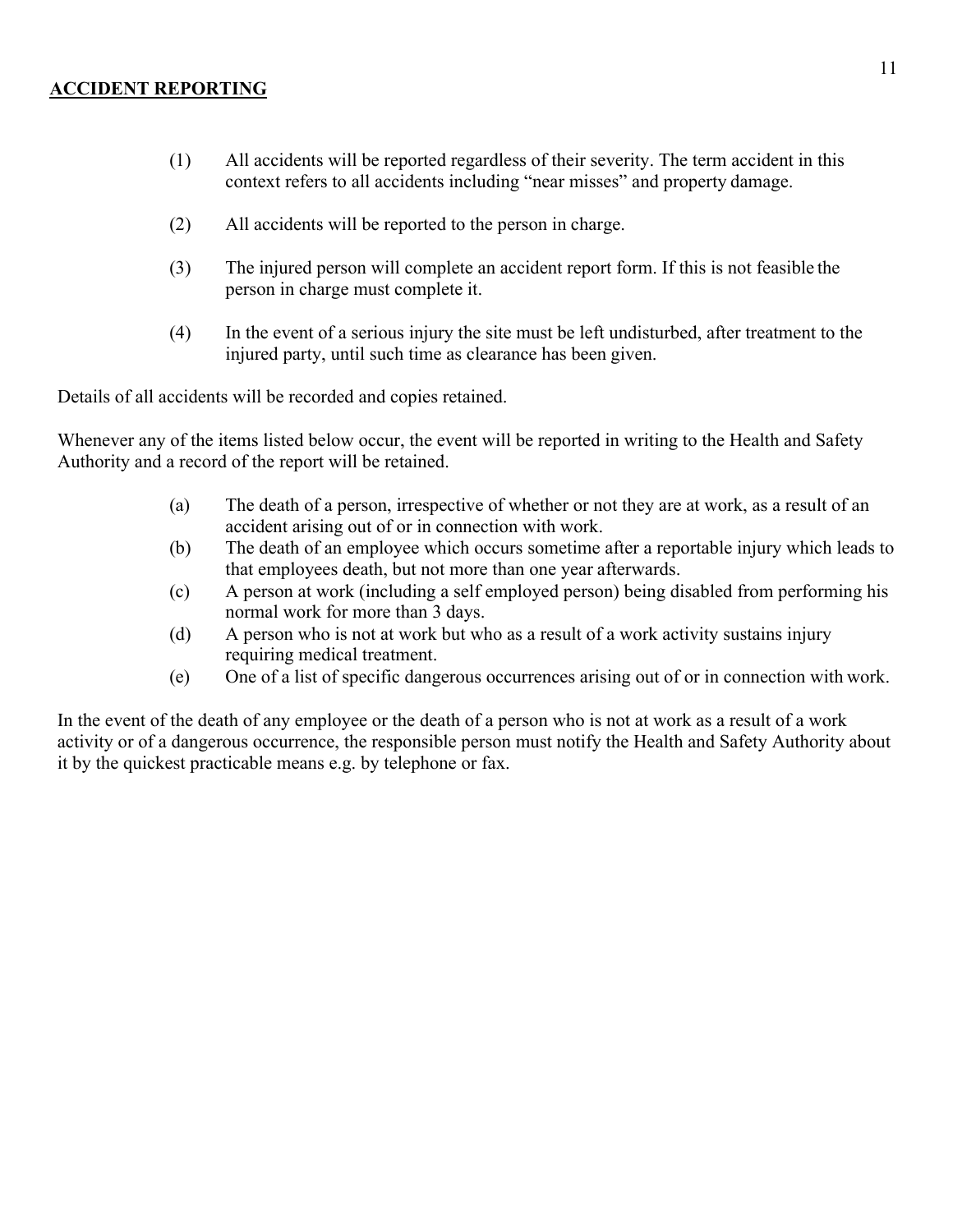#### **GENERAL RISK ASSESSMENTS**

Health and Safety can be successfully managed by first identifying the hazards, measuring and evaluating the risks associated with the hazards, removing or controlling the risks, followed by educating all exposed to the risk, implementing an action programme, monitoring and reviewing the performance and the control of risks.

Hazard is taken to mean any substance, material or practice which has the potential to cause harm to the safety, health or welfare of employees at work and others affected by that work.

Risk is taken to mean the potential to cause harm in the actual circumstances of use and the likelihood of that potential being realized.

## **Policy**

We will carry out suitable assessments of the risks to the health and safety of our employees and others affected by our work activities in compliance with the legislation as follows by: -

- 1) Identifying all hazards with a potential to cause harm to our employees and others affected by our work.
- 2) Evaluating the probability and severity of injury or damage.
- 3) Where we identify a risk or imminent danger-
	- (a) Establishing appropriate procedures, including the stopping and resumption of work, for controlling exposure to this special risk.
	- (b) By nominating sufficient competent persons to implement the procedure for evacuation of the premises.
	- (c) By restricting access to the danger area for all who have not received adequate instruction.
- 4) Analysing the options for eliminating, reducing or controlling the risks and then take the appropriate action.
- 5) Reviewing the assessments periodically and particularly where they may no longer be valid orwhere there has been a significant change in work activities or processes.
- 6) Keeping records in writing or electronic form of the significant findings of risk assessments and identifying employees who may be especially at risk.
- 7) Providing appropriate health surveillance and identifying employees who may be especially atrisk.
- 8) Appointing competent persons to assist us in complying with our statutory duties for safety, health and welfare.
- 9) Providing our employees and contractors on our premises with comprehensive and relevant information on risks, preventative and protective measures, emergency procedures and competent persons.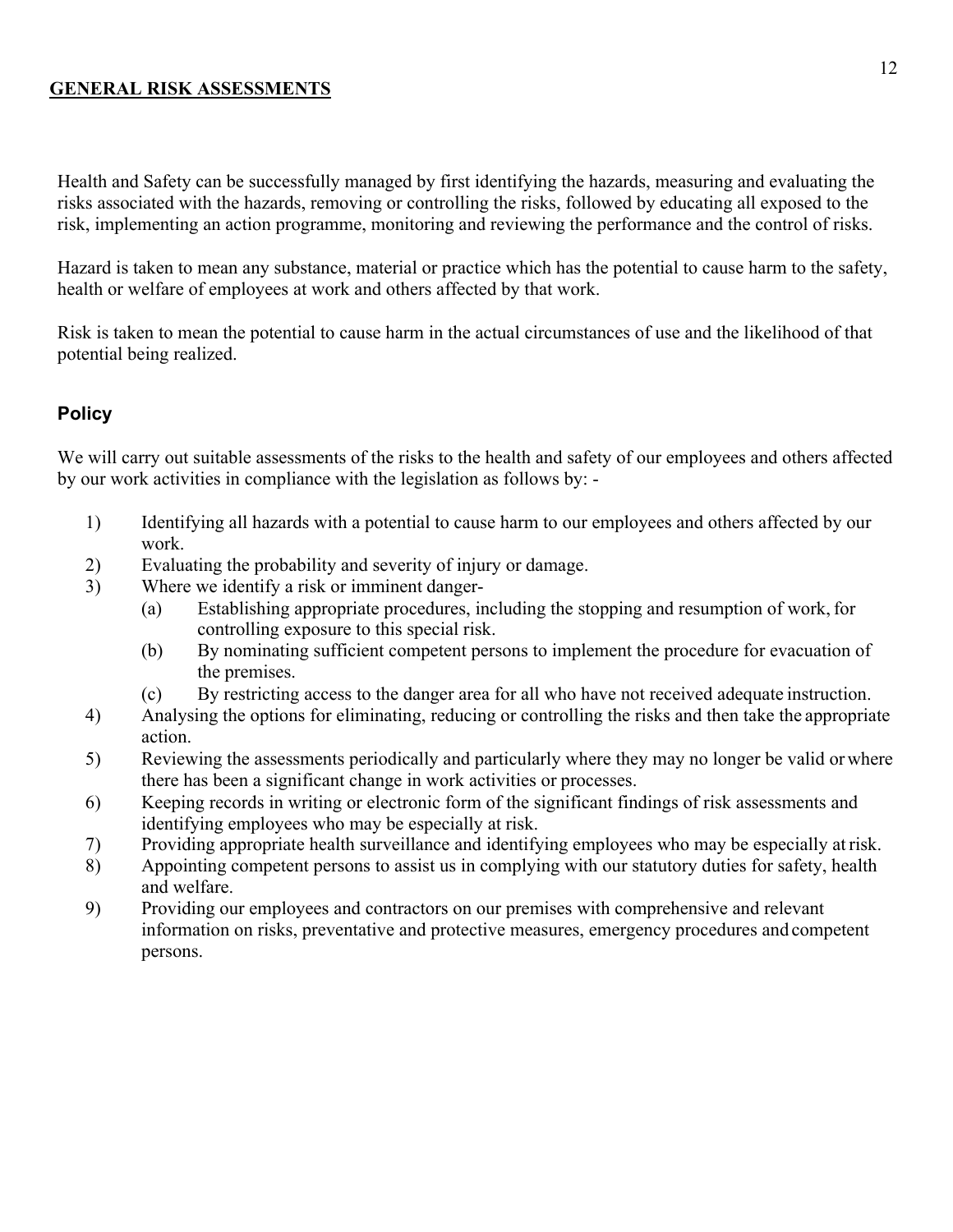

## **COVID 19 - Risk Assessment – PRESENTATION COLLEGE, BRAY**

| <b>Hazards</b> | Is the<br>hazard<br>present?<br>Y/N | What is<br>the risk       | <b>Risk rating</b><br>$H = High$<br>$M =$<br>Medium<br>$L = Low$ | Controls<br>(When all controls are in place risk will<br>be reduced)                                                                      | Is this<br>control<br>in place? | Action/to do list/outstanding controls<br>*Risk rating applies to outstanding<br>controls outlined in this column                                                                                                                                           | Person<br>responsible                                                   | Signature<br>and date<br>when action<br>completed              |
|----------------|-------------------------------------|---------------------------|------------------------------------------------------------------|-------------------------------------------------------------------------------------------------------------------------------------------|---------------------------------|-------------------------------------------------------------------------------------------------------------------------------------------------------------------------------------------------------------------------------------------------------------|-------------------------------------------------------------------------|----------------------------------------------------------------|
| COVID-19       | ${\bf N}$                           | Illness $\&$<br>Infection | H                                                                | School Covid-19 Response Plan in<br>place in line with DES guidance and<br>the Return to Work Safety Protocol and<br>public health advice | Yes<br>Yes<br>Yes               | Follow public health guidance from<br>HSE re hygiene and respiratory<br>etiquette.<br>Complete COVID-19 Policy Statement<br>Return to Work Forms received and<br>reviewed<br>Undertake Induction Training<br>Maintain log of staff, student and<br>visitors | SM/BOM<br>Principal/BOM<br>Principal<br>Principal/Admin<br>Office/LWR's | Ongoing<br>19-08-2020<br>04-09-2020<br>25-08-2020<br>- ongoing |
|                |                                     |                           |                                                                  |                                                                                                                                           | Yes<br>Yes<br>Yes               | Complete checklists as required<br>How to deal with a suspected case<br>Physical distancing                                                                                                                                                                 | LWR's<br>SM/LWR/Whole<br>staff<br>Whole staff                           | Ongoing<br>26-08-2020<br>Ongoing                               |

If there is one or more High Risk (H) actions needed, then the risk of injury could be high and immediate action should be taken. Medium Risk (M) actions should be dealt with as soon as possible. Low Risk (L) actions should be dealt with as soon as practicable.

Matte Codes

Risk Assessment carried about by: <br>
Date: 24/09/2020

Martin Locke Principle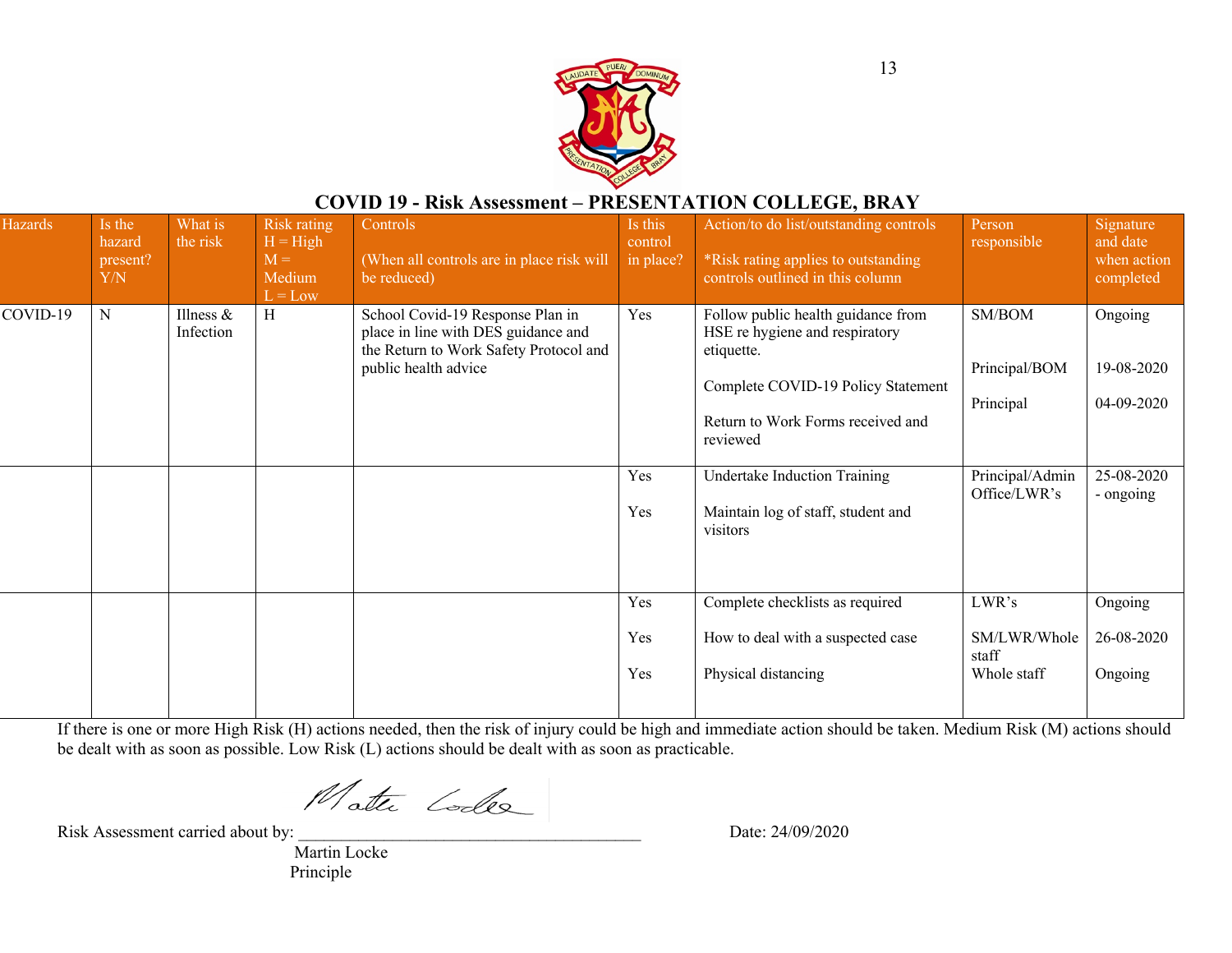## **MAIN HAZARDS ASSOCIATED WITH SCHOOLS**

The Management carries out surveys of its premises and activities and submits a report on this survey. The management retains a full report of these findings. From the report it is evident that the following general hazards are those where the risk to employees and third parties are most applicable.

Fire Hazards Electrical Equipment Handling Disciplines Slips and Falls Cuts and Bruises Health and

## **Hygiene**

To reduce the risks the following hazards are highlighted together with the suggested means of eliminating or mitigating the risk and in all cases the resources required have already been made available as outlined in this safety policy statement.

## **SPECIFIC HAZARDS**

## **Violence and Harassment**

Incidents where any employee is abused, threatened or assaulted by a fellow employee pupil or other third party in circumstances arising out of the course of the employee's employment are treated as major hazards by the management. Employees looking after premises, working alone, home visiting, dealing with pupils with behavioural difficulties, looking after money or valuables, disciplining pupils, dealing with angry parents or relatives are recognized as being at risk. The management takes into account the guidelines M18/99 issued by the Department of Education & Science and will fully investigate by means of an incident report form, any violence or threat of aggression against staff.

The College also works to the policies in regard to

- **(1) Anti-bullying**
- **(2) Dignity in the workplace**

## **FIRE HAZARDS**

Formal evacuation procedures will be carried out twice yearly and evidence of this will be logged. Portable fire fighting equipment will be checked on a regular basis and evidence of these checks will be recorded. All fire points will be kept clear at all times and will be highlighted.

Exits and entrances will be kept un-locked during normal operating hours. They will be kept clear at all times and will be adequately signposted.

#### **Electrical Equipment**

The management have a healthy respect for electricity and its inherent hazards as applied to their particular plant and consequently make provisions for the safety of all employees from any association with the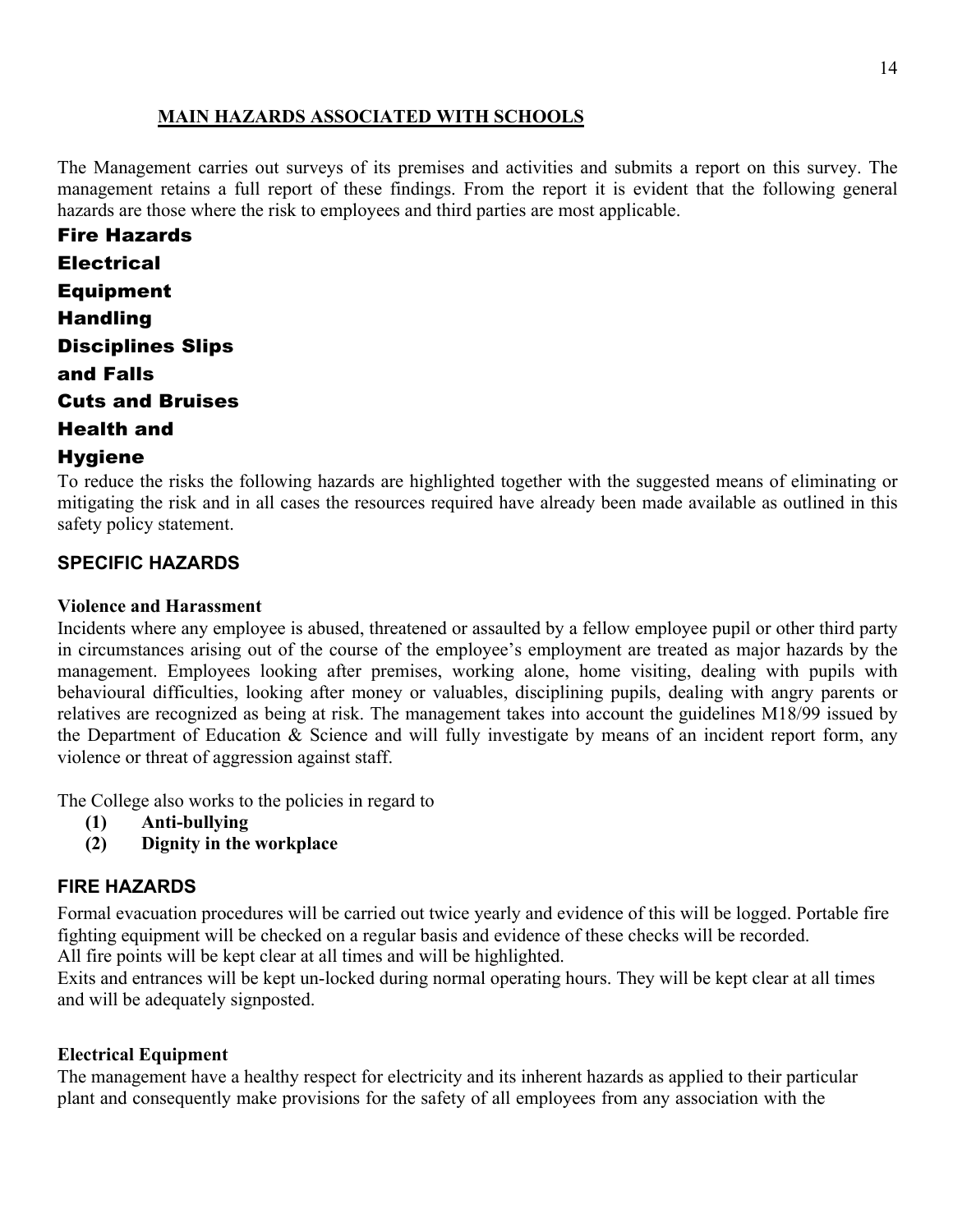generation, transformation, conversion, switching, controlling, regulation, storage, transmission, distribution and use of electrical energy in their workplace in compliance with Electricity Acts 1927 – 1988. The following precautions will apply:

All electrical equipment will be suitably identified and live parts will be adequately covered. Precautions will be taken by earthing or automatic disconnection, to prevent danger from any exposed conductive part that may become live.

Due practices will be complied with in choosing and using electrical portable tools.

Over-current protective devices will be fitted.

Note: Only appropriately qualified trained personnel will work on electrical equipment.

#### **Guarding of moving parts on Plant and Equipment**

Unguarded drives, couplings, etc. may occur due to human factors. Strict attention will be given by means of communication, supervision and notices that all moving machine parts will have safety guards in place and that they will only be removed in authorized situations. Attention will be drawn to the dangers associated with loose pendant type jewellery, long hair, neckties, scarves, loose clothing and flowing robes.

A programme of fitting tripping mechanisms to prevent equipment operating on the removal of guards will be an ongoing programme with the Management.

## **Manual Handling**

The Management lay special emphasis on the manual handling of loads as follows:

Appropriate organisational measure(s) will be taken or the appropriate mechanical means to avoid the need for manual handling of loads.

#### **Service Isolation**

Particular emphasis is placed on the dangers associated with services provided to particular locations. Where gas and electricity are supplied to a particular location, clear and understandable means of safe isolation and start up will be maintained. Where automatic systems are not provided clear notices and instructions will be provided. These will be continually checked by responsible personnel for safe operation.

#### **Floors**

Floors will not be made slippy by polishing or otherwise. If necessary, a non-slip polish will be specified. Washing of floors, as far as is possible, will be conducted outside office hours. Warning signs of work in progress on floors will be displayed. Trailing leads will be avoided where possible or be highlighted by notice.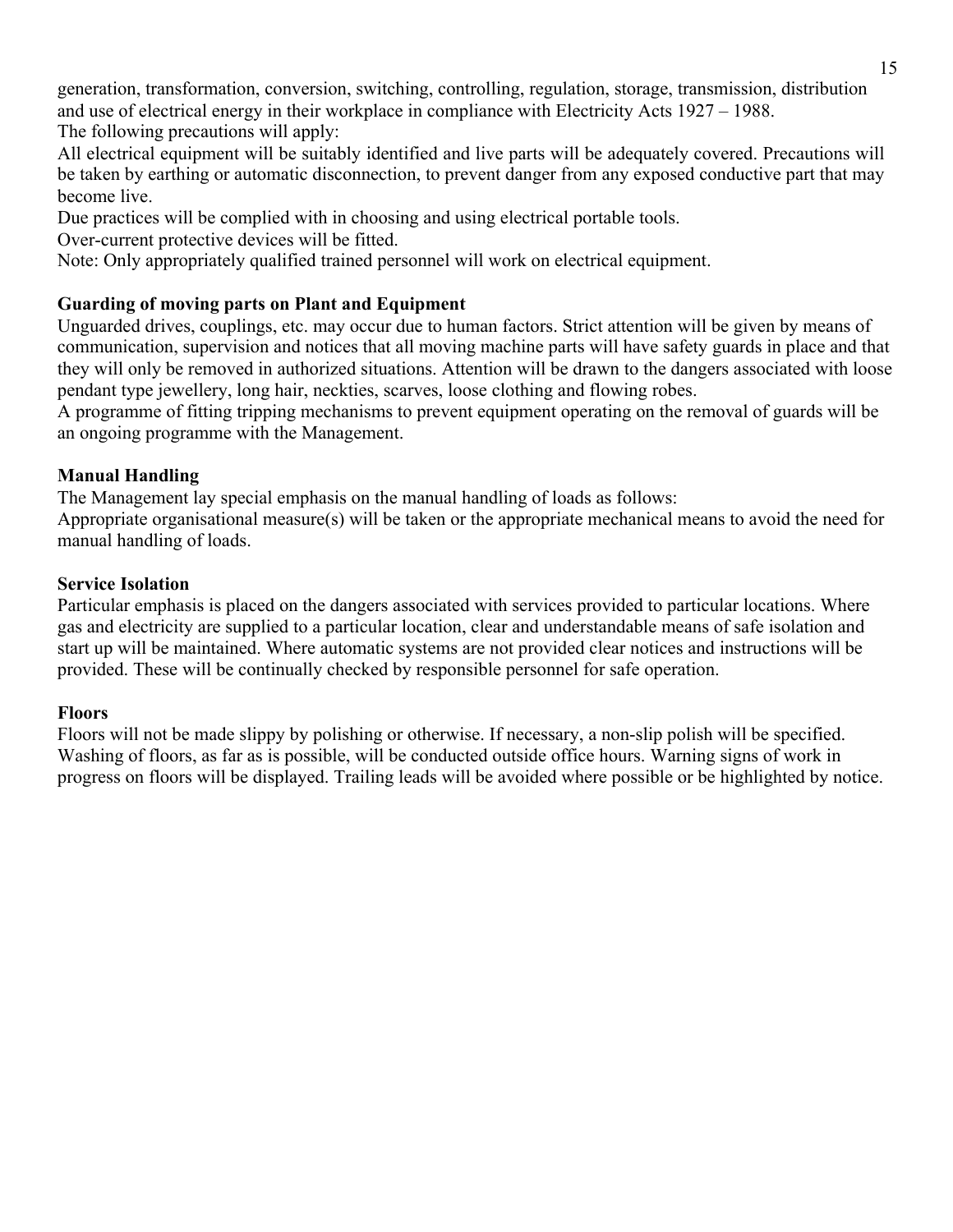## **HAZARDS ASSOCIATED WITH SPECIFIC DISCIPLINES**

It is the policy of the management to draw attention to intrinsic hazards in their specific areas. This enables constant attention to be paid to them not alone by teachers, pupils and other staff but also by third party visitors. These areas and some of the associated points of importance are listed hereunder. The comments listed hereunder are intended as guidance for safe operation in the particular areas, but may not be assumed to cover all eventualities.

Please note that:

- (1) On going risk assessment will highlight new, unforeseen problems. These assessments are part of the offices safety policy.
- (2) The supplier's safety instructions for all plant and equipment will be full heeded by all people operating or supervising the operation of that equipment. Safe Work Practice Sheets will be consulted regularly.
- (3) Potentially harmful substances used in all areas of the school will receive the due emphasis. In the event that they may be poisonous, corrosive, irritant, harmful, flammable or explosive the label should also be consulted. If there is no label or if the container is not properly labeled the suppliers Material Safety Data Sheet should be consulted.

## **(A) WOODWORKING**

**Circular Saw**: Use a push stick for the last 300mm of feed. Make sure the top guard is correctly positioned. Do not sweep off cuts or dust by hand and do not attempt to clear these while the blade is running.

**Planing Machine**: Always withdraw hand before passing over cutters. Use bridge guard for all work. Ensure bridge guard is always in place.

**Band Saw**: Always enclose blade with guard except for operating position. Keep hands on either side of blade.

**Sanding Machine**: Always wear dust mask when operating.

**Drilling Machine**: Use spindle guards.

**Hand Tools**: Discard hammers with chipped heads or cracked shafts. Discard files without handles. Do not use vices with worn jaws. Do not use spanners with worn jaws. Ensure that dust extraction is operational and used as is appropriate.

# **(B) SCIENCE LABS AND MATHS/PHYSICS ROOM**

**Gas Supply**: This must be totally isolated when not in use.

## **All substances will be labeled with**

- (i) Its chemical name (the formula is not sufficient)
- (ii) Nature of risk (e.g. explosive, oxidizing, toxic, flammable, corrosive or irritant) or additional risks such as harmful if in contact with skin, do not eat, do not drink, wear eye protection etc.
- (iii) Name of supplier
- (iv) Date of receipt and shelf life. A general list of substances and their potential risks could be drawn up. Quantities of chemicals kept in the school should be the bare minimum.

The preparation room and chemical store should always be kept locked.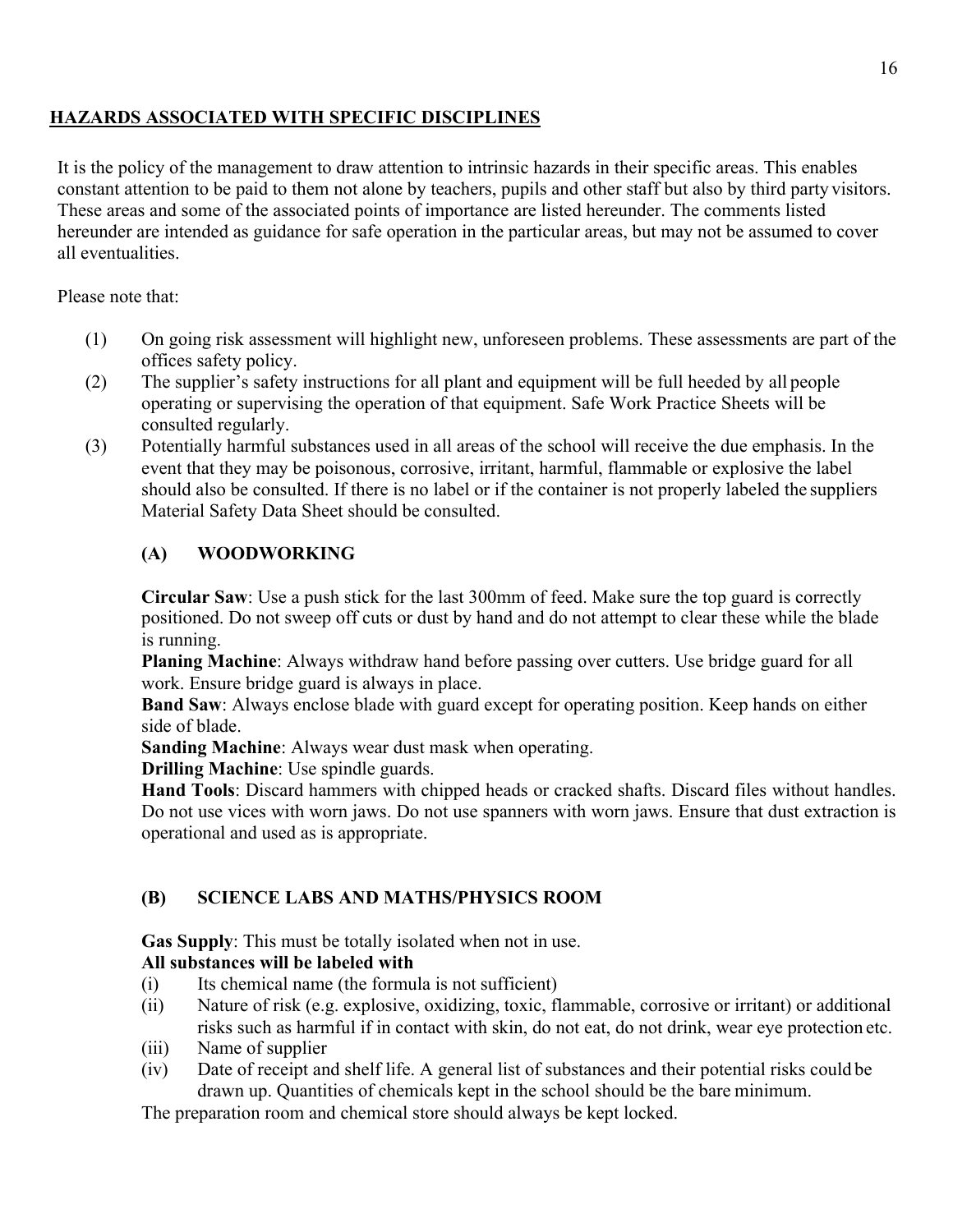When volatile, toxic, harmful, corrosive or irritant chemicals are involved the fume cupboard is used. This fume cupboard should be of sturdy construction and the material should be hard wearing, impervious and the worktop should be of heat and chemical resistant material. The installation should be in accordance with B.S. 7258 parts 1 to 4.

All fittings, piping, joints, cabling must conform to the appropriate standards and will be examined by a competent person on an ongoing basis.

**The air extraction system**, which will be fireproof material, will be regularly tested (recommended range 0.45 to 0.65 metres/second).

**The gas and electric cut offs** will be key controlled and one key only will be retained by the responsible person. It is also recommended that the fume cupboard be lockable, again with only one key. In the event of there being any unforeseen faults with the system the normal wafting of the hands and cautious sniffing will always be carried out to check for volatile fumes or vapors.

**Disposal of chemicals and biological waste** together with the disposal of sharps will be safely attended to at all times.

The nearby fire extinguishing equipment will be checked prior to operating fume cupboard. The area surrounding the fume cupboard will be kept out of bounds to anyone not involved in an active or supervisory capacity.

**The manual "Safety in School Science" issued by the Department of Education & Skills to all schools will be consulted regularly and all directions in the DES Circular C14/2011 in relation to discontinued use of and safe disposal of certain chemicals will be followed.**

## **(C) ART ROOM**

Guillotine will have guards fitted. The pottery kiln will have a safety cut out and safety cage. All materials will be labeled clearly as to any hazards. Potting wheels will be inspected prior to use.

# **(D) PHYSICAL EDUCATION**

The Physical Education locations both internally and externally will be supervised during activities. All pupils participating must have the appropriate gear. Prior to each activity all equipment will be examined.

The operation area will be checked for any impediments.

# **(E) WORKING WITH VISUAL DISPLAY UNITS**

All VDU's and associated work stations will generally comply with Directive 90/270/EEC of 1993 with regard to the equipment and environmental conditions. Associated furniture such as chairs and backrests will be used and furniture will be laid out so as to avoid collisions and leave safe access and egress. Work benches will be arranged to suit and posture changes will be encouraged.

# **(F) GROUNDS CARE AND MAINTENANCE**

Proper care and maintenance will at all times be given to tools and equipment used in this area. Faulty goods will not be used and will immediately be taken out of commission. There are certain physical hazards that may possibly be associated with specific equipment and should be given particular attention: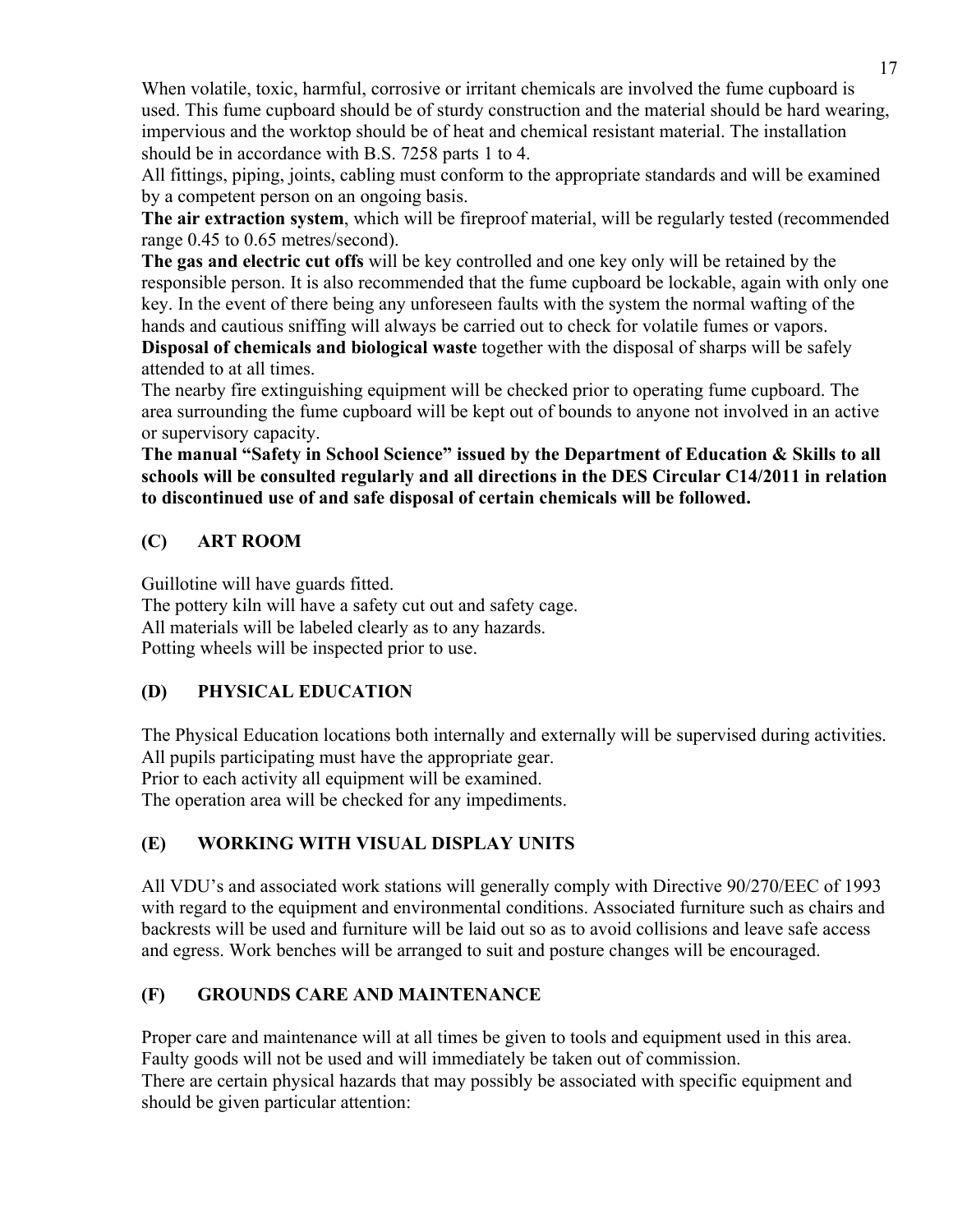#### **1. Tractors**

No passengers will be carried. No young persons will operate them. All moving parts, in particular the Power Take Off will be adequately guarded. The tractor will not be operated with restrictive view without assistance. The tractor will never be driven without a safety bar. Ear defenders will be worn by the operator. No speeding allowed. No overloading allowed. Tractor must be fully maintained.

#### **2. Field Machinery (driven by Tractors)**

No passengers carried. No young persons will operate them. Proper guarding of moving parts must be maintained. Must be fully maintained. No bystanders in close proximity.

#### **3. Fixed Equipment**

Fully repaired and maintained. Fully guarded and fenced. No close bystanders.

#### **4. Hand operated grass mowers**

- Make sure area is clear of stones and other loose debris.
- Do not mow with people in close proximity.
- Do not leave mower unattended with power on.
- Do not mow with light footwear.
- Do not lift mower while powered.
- Always keep mower flat on the grass.
- Do not pull mower towards your feet.
- Switch off mower before mowing it across roads and pathways.
- Mow across slopes, never up and down.

#### **5. Hedge cutting and strimming**

- Check safety switch off mechanism regularly.
- Wear eye and face protection.
- Check guarding systems.
- Do not use in proximity of bystanders.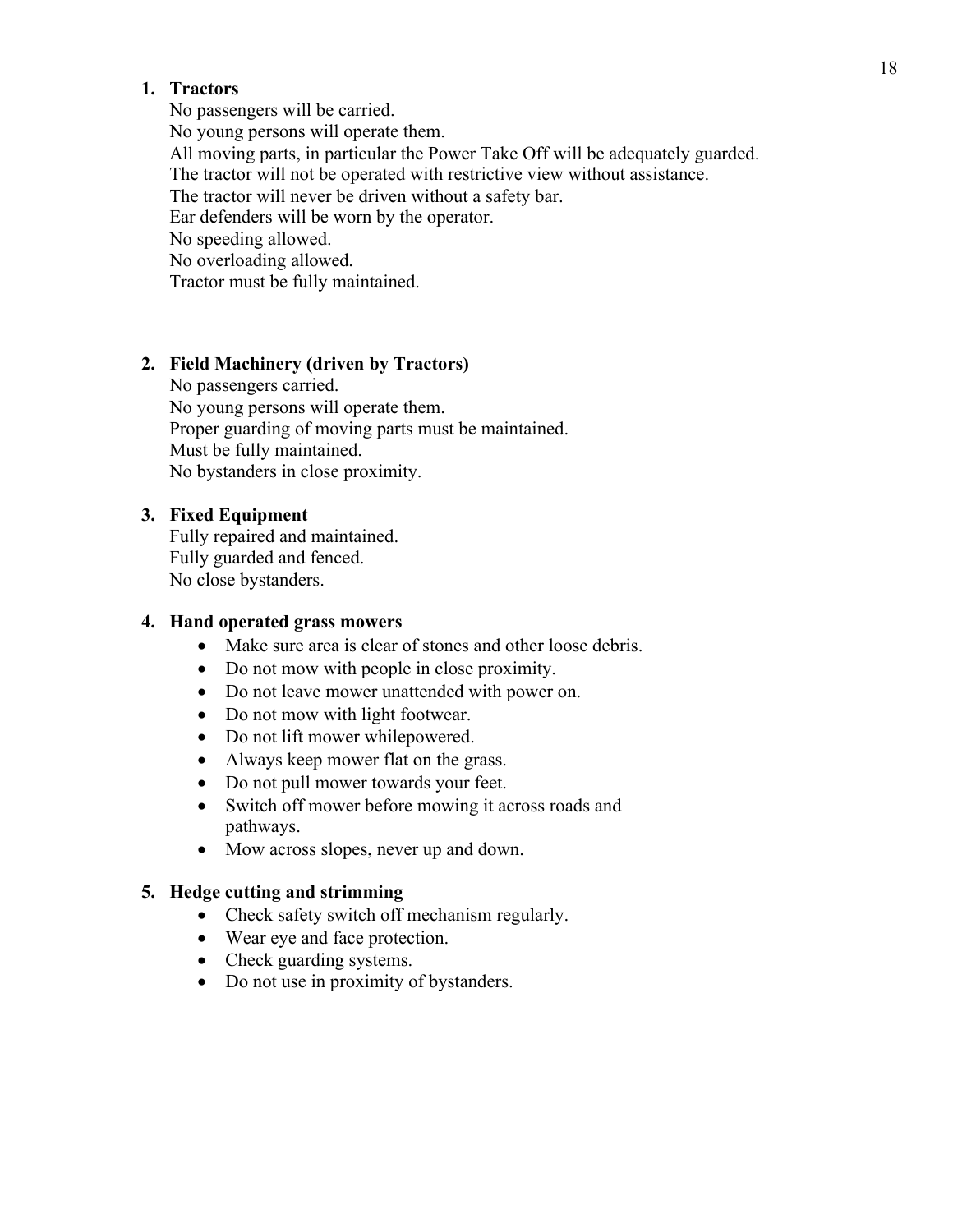#### **(G) SERVICES**

Plant areas such as boiler house, oil tanks, gas tanks, workshops will always be kept in a tidy safe manner. No goods of any sort will be stored in a boiler house. Hazardous plant areas will be locked at all times. These areas, particularly electrical switchgear areas will have appropriate hazard signs posted.

Further information on intrinsic hazards such as safe work practice sheets, hazard identification sheets, safety checklists and other safety rules are available from the management on reques

## **GENERAL INSPECTION GUIDE CHECKLIST**

## **STEPS.**

Check all banisters and rails are secure. Is lighting adequate? Are all lights working? Are steps worn or broken? Are they slippery?

## **PASSAGES**

All floor surfaces even and not slippery? Are all lights in working order? Is all litter removed? Are mats flat and not creating a tripping hazard? Are there damaged walls?

#### **DOORS AND WINDOWS.**

- Are all doors unobstructed?
- Have doors loose or broken hinges?
- Have they damaged or sticking catches?
- Are there viewing panels in all the doors?
- Are they kept uncovered?
- Is all glass complete and uncracked?
- Can windows open easily without undue force?
- Do windows jut out dangerously when open?
- Are windows clean?
- Have the windows broken fastenings or cords?
- Where necessary, is a window pole available?

#### **LIGHTING**

- Visually check all light fittings are working and in a clean condition
- Check light switches are not broken.

#### **PLUGS/SOCKETS/LEADS**

- Visually check that plugs and sockets have no cracks or pieces missing
- Check that socket screws and mountings are secure
- Check that indication lights are functioning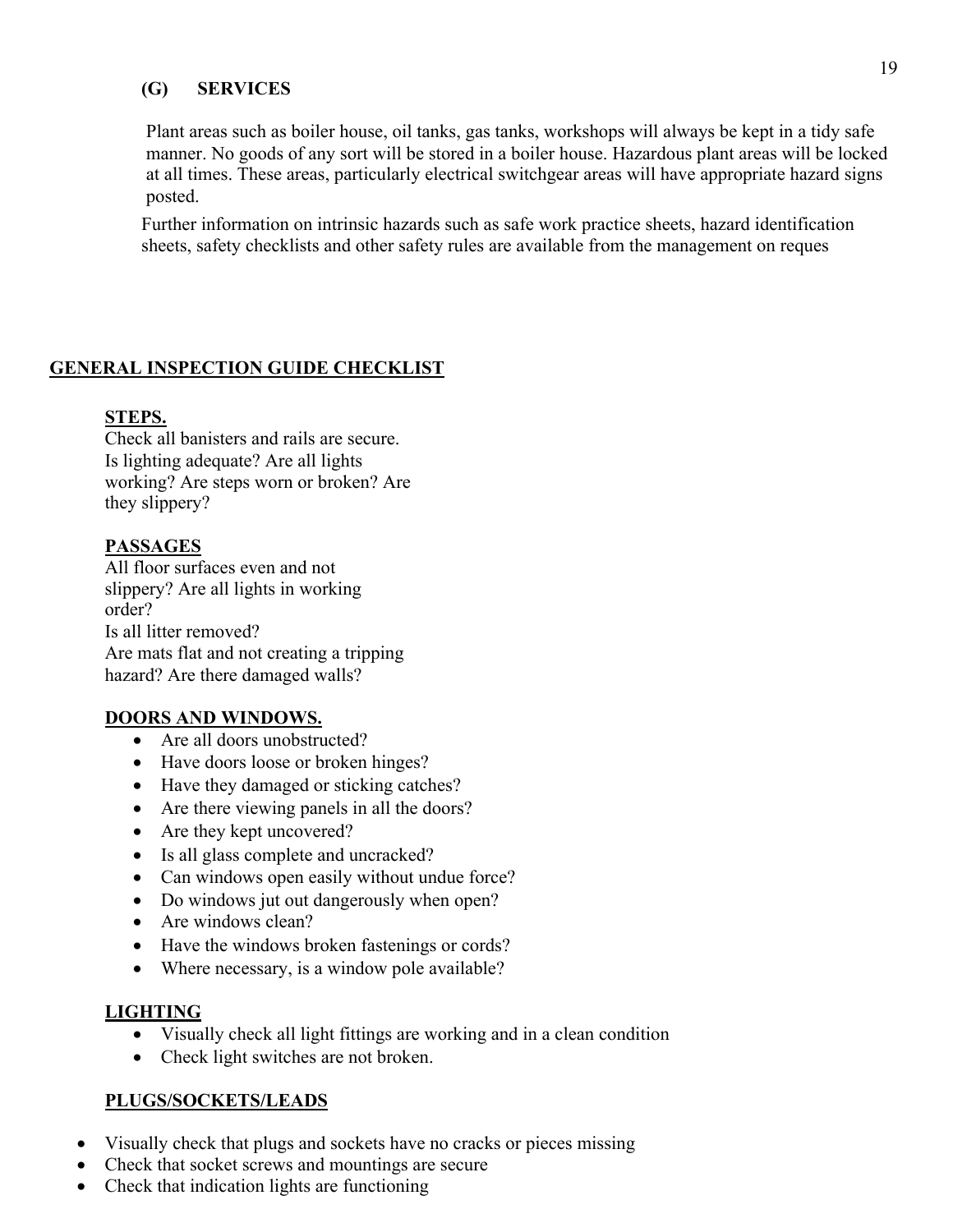- Check that insulation on leads is not cracked or frayed
- Check that leads are without knots, joins and that they are free of 'kinks' Check that there are no trailing leads
- Try and obviate the need for multi-adaptors

### **GENERAL PURPOSE CLASSROOMS**

- Check that there are no hazards arising from overcrowding
- Check that all cupboards, fixed blackboards, display units etc. are stable and secure and undamaged Try and obviate sharp edges and corners on furniture
- Check all furniture is positioned safely

## **RESPONSIBILITIES OF PRINCIPAL**

- (1) To initiate the Safety Policies of the Centre.
- (2) To administer these policies and delegate to staff as appropriate.
- (3) To arrange, through the Management, that adequate funds and facilities to implement these policies are made available.
- (4) To maintain the safe upkeep of the premises.
- (5) To implement and initiate evacuation procedures
- (6) To ensure that First Aid facilities and controls are implemented
- (7) To periodically arrange to have this policy statement revised
- (8) To maintain relevant records and documents pertaining to statutory requirements
- (9) To provide full executive support for all staff who have been given responsibility underthis statement of policy
- (10) To ensure that the centers annual report is received and that it contains, in addition to the normal information, and evaluation of the extent to which this policy has been put into effect.
- (1) To reprimand any member of staff failing in their responsibilities
- (11) To set a personal example
- (12) To release staff for training where necessary.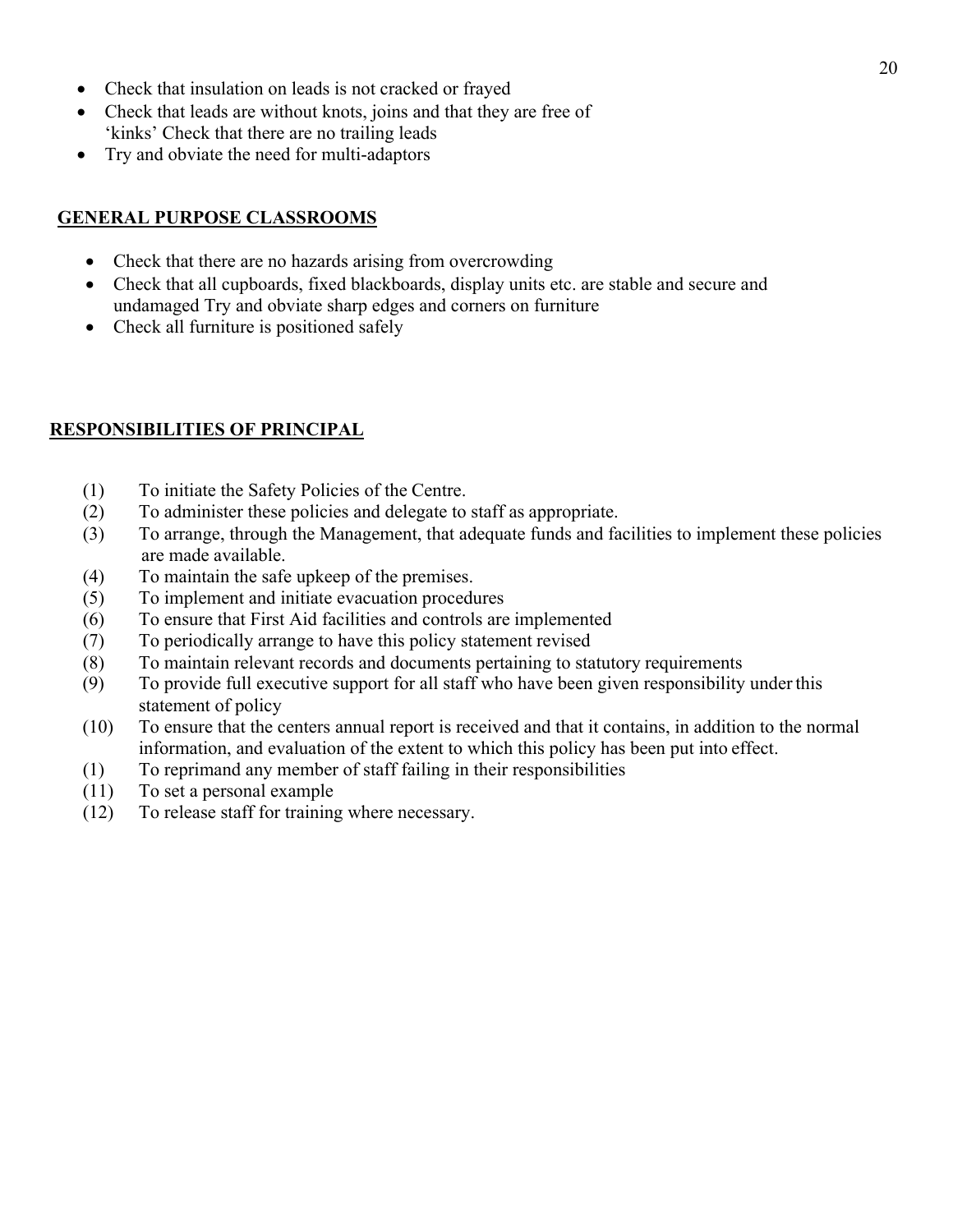#### **RESPONSIBILITIES OF DEPUTY PRINCIPAL AND ASSISTANT PRINCIPAL(S)**

- (1) To know the statute requirements and ensure that they are observed.
- (2) To insist that sound and safe working practices are observed at all times.
- (3) To ensure that safety precautions are accounted for when employing outside contractors.
- (4) To institute proper reporting, recording, investigation and costing procedures.
- (5) To insist that the protective clothing and equipment is provided and is used.
- (6) To ensure that high standards of hygiene throughout the school are observed.
- (7) To be familiar with fire drills and evacuation procedures.
- (8) To arrange a suitable rota for staff to carry out routine inspections of the internal premises every day.
- (9) To arrange for supervision of external grounds and arrange random patrols of all grounds within the site perimeter.
- (10) To assume the responsibilities of the Principal in Safety and Health matter in the absence, for any reason, of the Principal.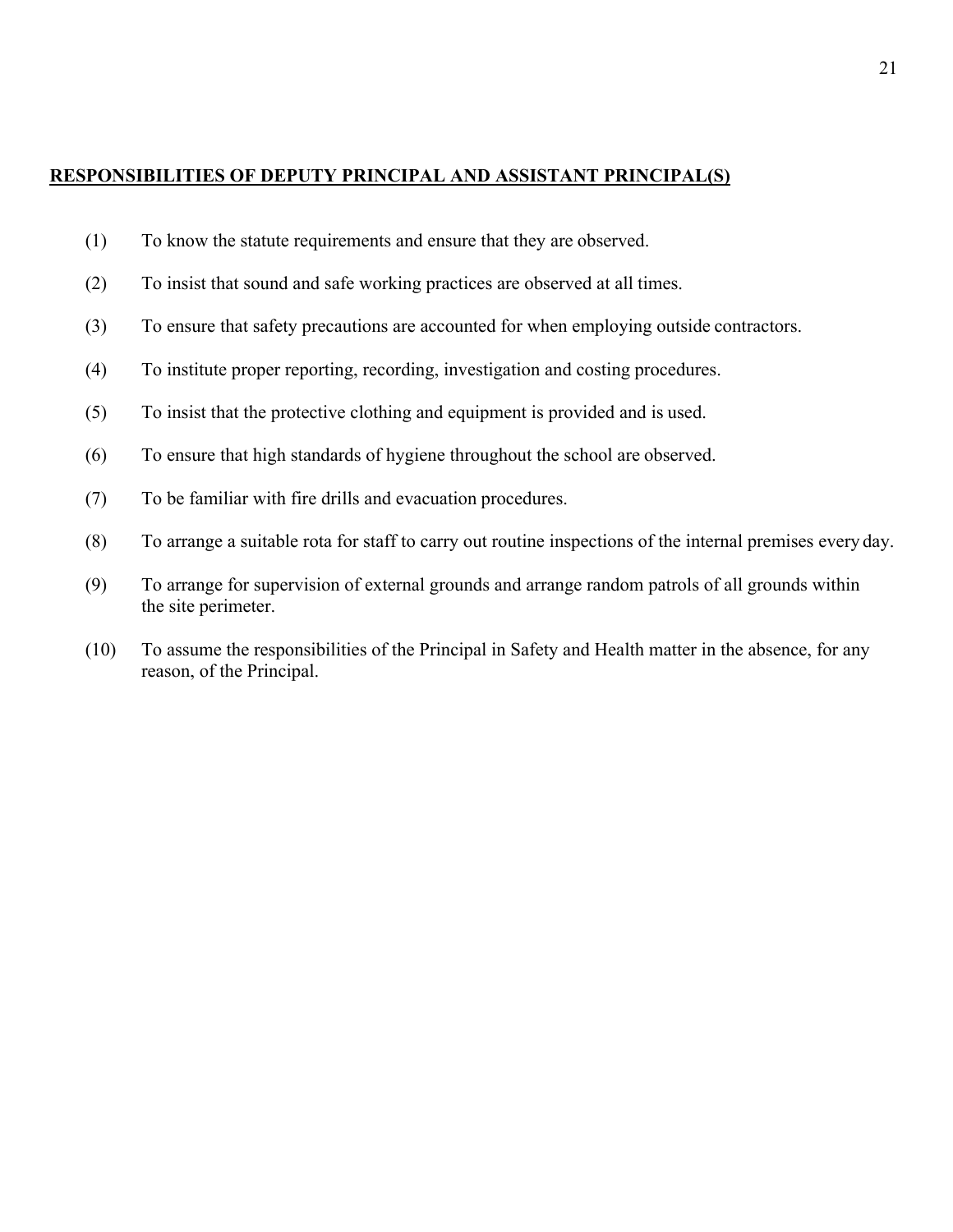#### **RESPONSIBILITIES OF TEACHERS**

- 1) To ensure that pupils carry out all their routines in a safe manner and do not create danger for themselves or for others.
- 2) To be familiar with and that their changes are familiar with evacuation procedures.
- 3) To be familiar with the fire fighting equipment and its uses.
- 4) To notify the management of any accidents or incidents that could result in accidents, that occur and keep records of them.
- 5) To insist that all wear protective clothing and use protective equipment where necessary.
- 6) To identify hazards intrinsic to their own disciplines and to ensure that they eliminate ortake protective action against them and that all do likewise.
- 7) Use notices liberally to highlight problem areas.
- 8) To set an example for all.
- 9) To keep abreast of all Safety and Health legislation.
- 10) To encourage safe working practices in their own are

#### **RESPONSIBILITIES OF SCHOOL SECRETARIAT**

- 1) To be familiar with fire drills and evacuation procedures.
- 2) To maintain a list of emergency telephone numbers and addresses.
- 3) To report any defects in office equipment as soon as possible.
- 4) To work in a manner that is safe to yourself and to others.
- 5) To avoid enacting hazards in the office e.g. leaving filing cabinet drawers open, trailing cables, build up of papers etc.
- 6) To be familiar with the use of fire fighting equipment.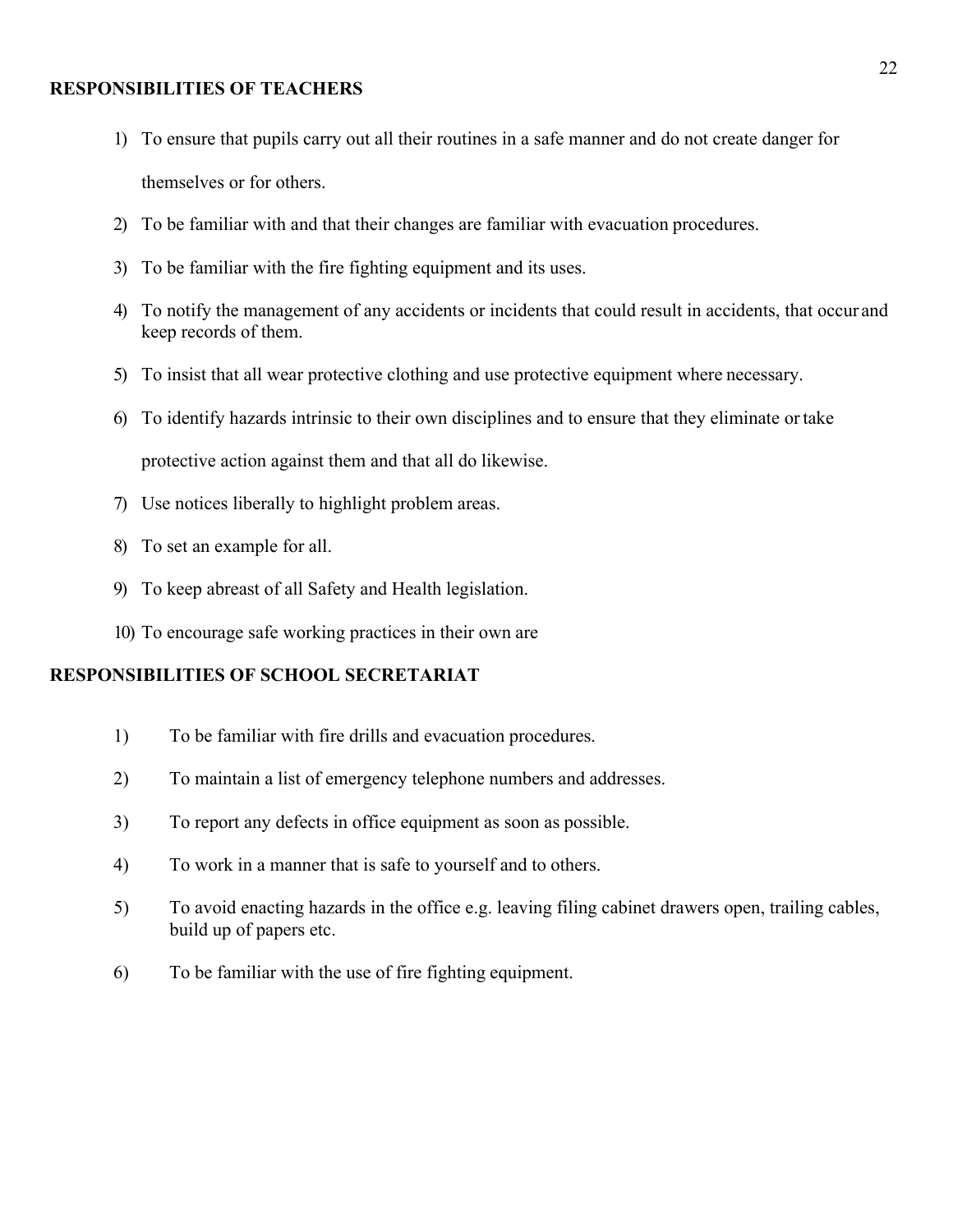#### **RESPONSIBILITIES OF CARETAKER**

- 1) To work in a manner which is safe to themselves and others.
- 2) To use the proper tools and equipment for each task.
- 3) To report any hazard that is encouraged.
- 4) To use proper protective clothing and equipment were necessary.
- 5) To ensure that no people have access to areas which are hazardous or whilst work is in progress.
- 6) To supervise and control the entry of students to and from their exit from the college and to prevent loitering in the vestibule and corridors, classrooms, toilets and social areas and outside the building.
- 7) To be available for attendance when the college is open outside normal hours.
- 8) To be familiar with fire drills and evacuation procedures.
- 9) To be familiar with the use of fire fighting equipment.
- 10) To prevent the build up of rubbish and especially of combustible material.
- 11) To maintain heating and ventilation plant in proper working order.
- 12) To repair light fittings as soon as they become faulty.
- 13) To repair broken windows and doors at all times.
- 14) To remove broken furniture from use and to have these repaired.
- 15) To ensure that all exits, entrances, fire fighting equipment and fire alarm points are not obstructed.
- 16) To monitor continuously that services such as gas and electricity are safely isolated when not in use in particular locations. This will entail on going patrols of all these locations.